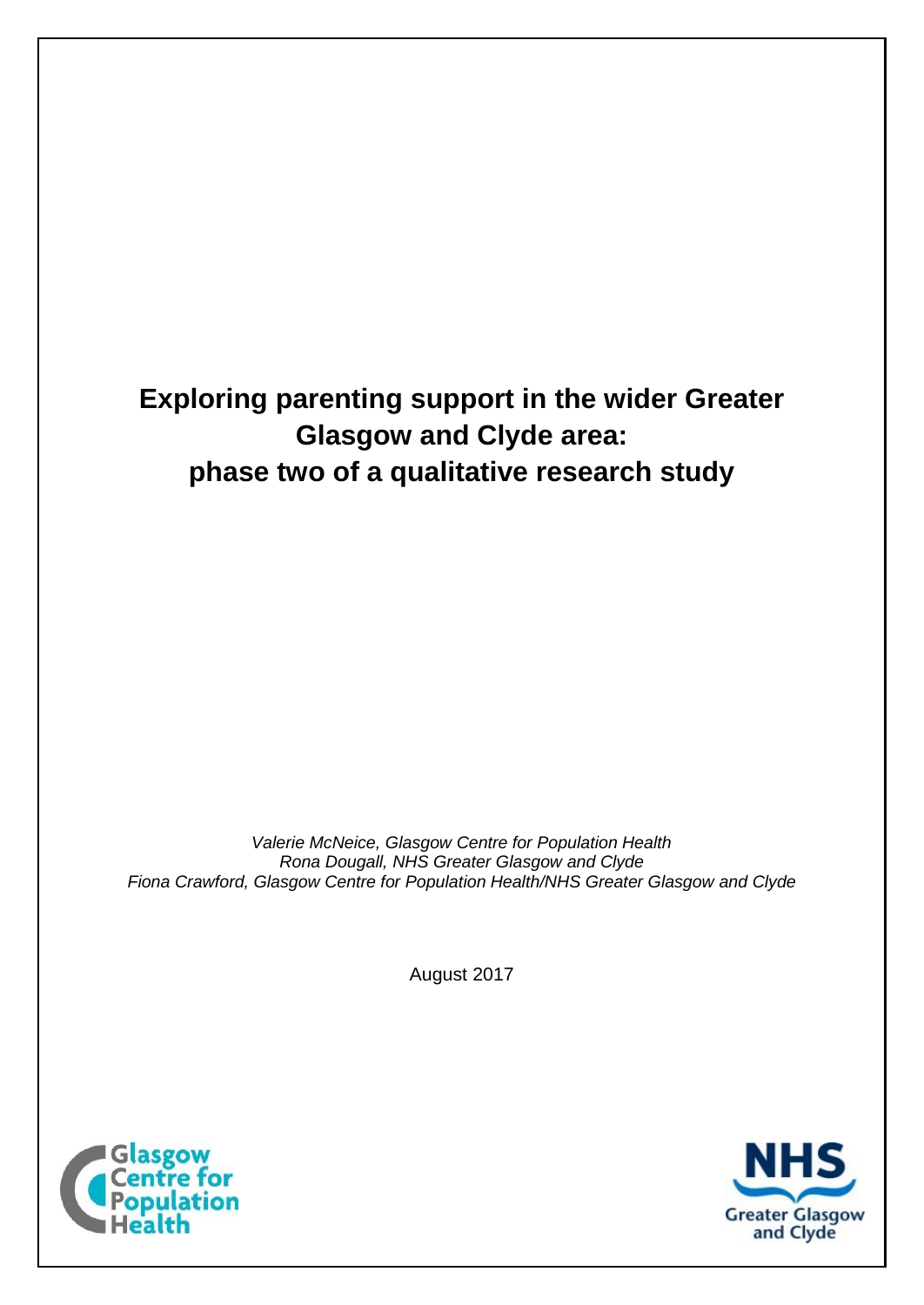#### **Acknowledgements**

The authors wish to thank the key informants who gave generously of their time and provided valuable information and insights regarding parenting/family support across the NHS Greater Glasgow and Clyde area.

#### **Contact**

Valerie McNeice Senior Public Health Research Specialist Glasgow Centre for Population Health Email: [valerie.mcneice@glasgow.ac.uk](mailto:valerie.mcneice@glasgow.ac.uk) Tel: 0141 330 2660 Web: [www.gcph.co.uk](http://www.gcph.co.uk/)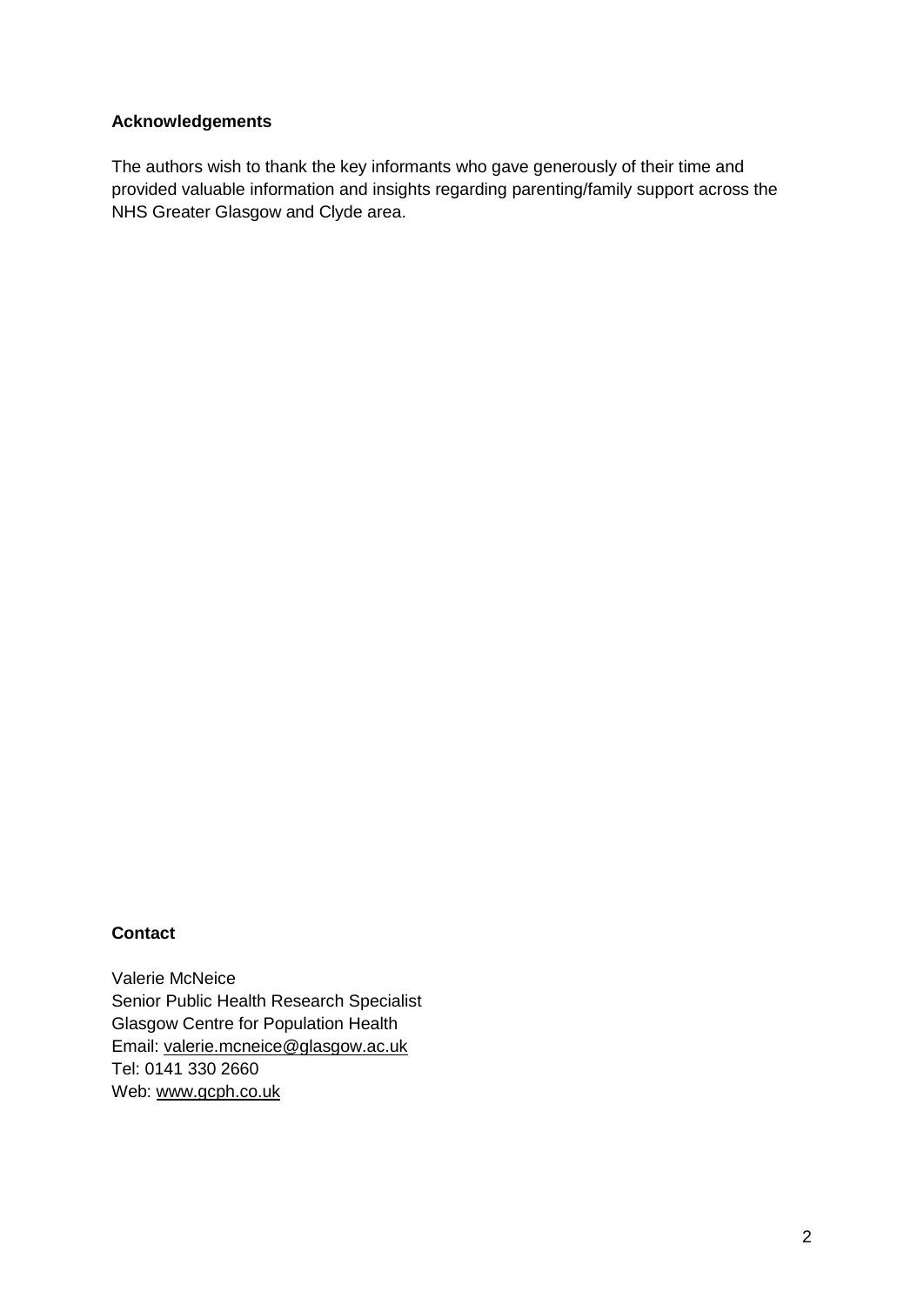# **CONTENTS**

| <b>Executive summary</b>                                                                                                                                                                                                                  | 4                              |
|-------------------------------------------------------------------------------------------------------------------------------------------------------------------------------------------------------------------------------------------|--------------------------------|
| Introduction                                                                                                                                                                                                                              | 6                              |
| Aim of the study                                                                                                                                                                                                                          | 6                              |
| <b>Methods</b>                                                                                                                                                                                                                            | 7                              |
| Findings<br>1. Economic, social and cultural context<br>2. Range and fidelity of parenting support programmes<br>3. Relationships and engagement<br>4. Monitoring and evaluation<br>5. Clarity of vision, leadership and future direction | 8<br>8<br>10<br>13<br>15<br>16 |
| <b>Discussion</b>                                                                                                                                                                                                                         | 19                             |
| Conclusions and recommendations                                                                                                                                                                                                           | 21                             |
| Glossary                                                                                                                                                                                                                                  | 22                             |
| References                                                                                                                                                                                                                                | 26                             |
| Appendix                                                                                                                                                                                                                                  | 27                             |

Note: To support the reader's understanding of the terms used within this report, a glossary is presented at the end of the paper. All terms described in the glossary are shown in bold within the text.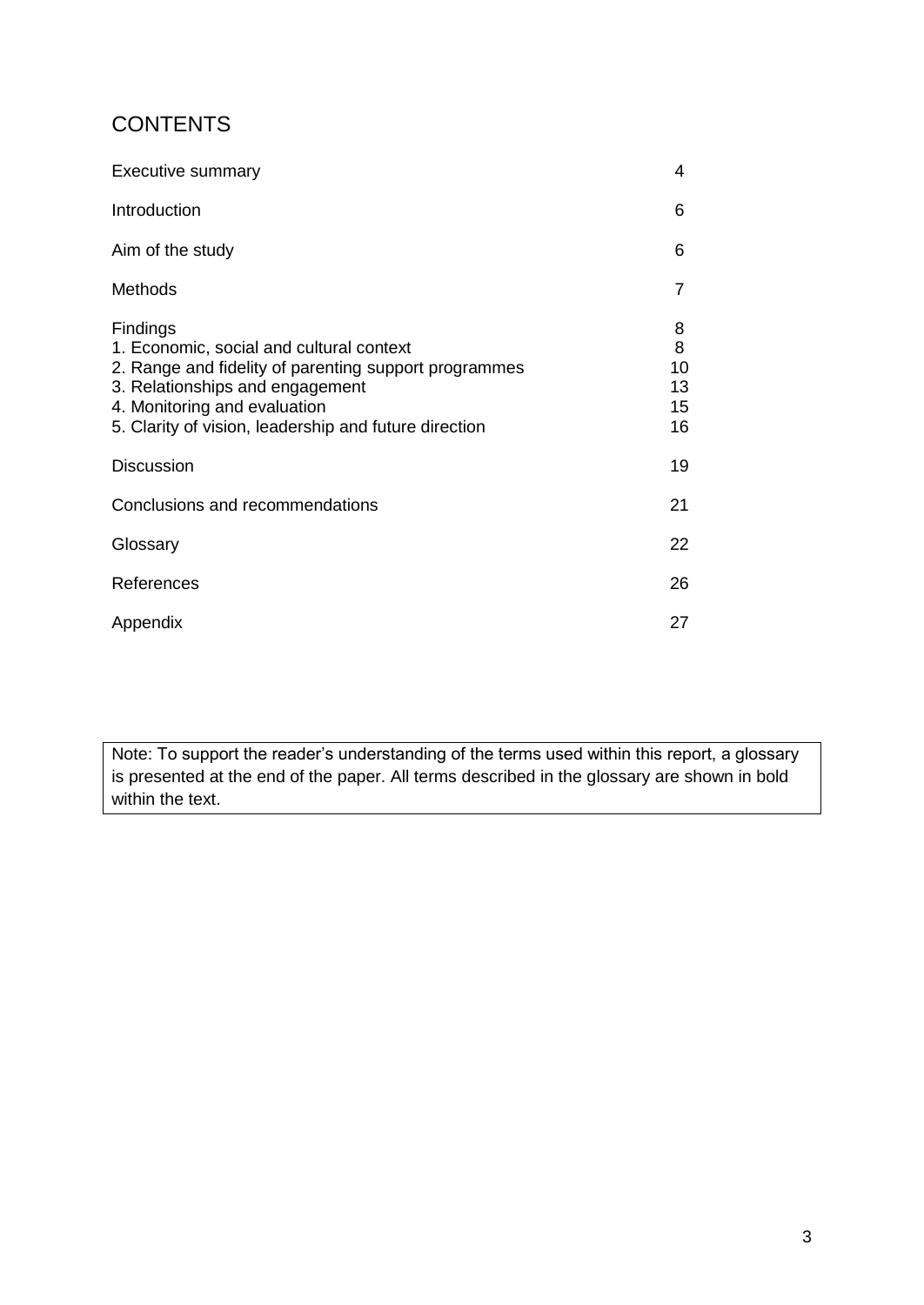## **Executive summary**

#### **Background**

Positive family relationships and parenting play a vital role in promoting healthy child development. In recognition of the importance of this agenda, in 2009, NHS Greater Glasgow and Clyde launched a Parenting Support Framework. At the outset, **Triple P** was adopted as the main parenting programme. In addition to **Triple P**, a wide range of other interventions, support programmes and approaches have been utilised by health, social work, education and third sector staff across Greater Glasgow and Clyde.

#### **Study aim**

The aim of this research was to provide services and agencies involved in commissioning or delivering parenting interventions across the Greater Glasgow and Clyde area with a better understanding of the range and extent of parenting support currently on offer, and to make recommendations for future service delivery. The research builds on an earlier piece of work with the same aim which focused specifically on the Glasgow city area<sup>1</sup>.

#### **Methods**

Face-to-face interviews were conducted by researchers during late 2016. Seven informants within Inverclyde, East Renfrewshire, Renfrewshire, East Dunbartonshire, and West Dunbartonshire Health and Social Care Partnerships (HSCPs) were interviewed individually. Informants were recruited from health and social care, education and the third sector. Each informant was involved in the commissioning, planning or delivery of parenting support within NHS Greater Glasgow and Clyde.

#### **Findings**

In order to build on the first phase of research, data from this second phase were organised around the same five themes (discussed in more detail in the main report)**:**

- 1. Economic, social and cultural context.
- 2. Range and fidelity of parenting programmes.
- 3. Relationships and engagement.
- 4. Monitoring and evaluation.
- 5. Clarity of vision, leadership and future direction.

#### **Conclusions**

As in Glasgow city, parenting support is now firmly embedded as an important component of early intervention across the statutory and third sector. There is growing recognition of the importance of family support which can take account of and respond to a family's economic, social and cultural context.

#### **Recommendations**

Services and agencies involved in commissioning or delivering parenting interventions in Greater Glasgow and Clyde should: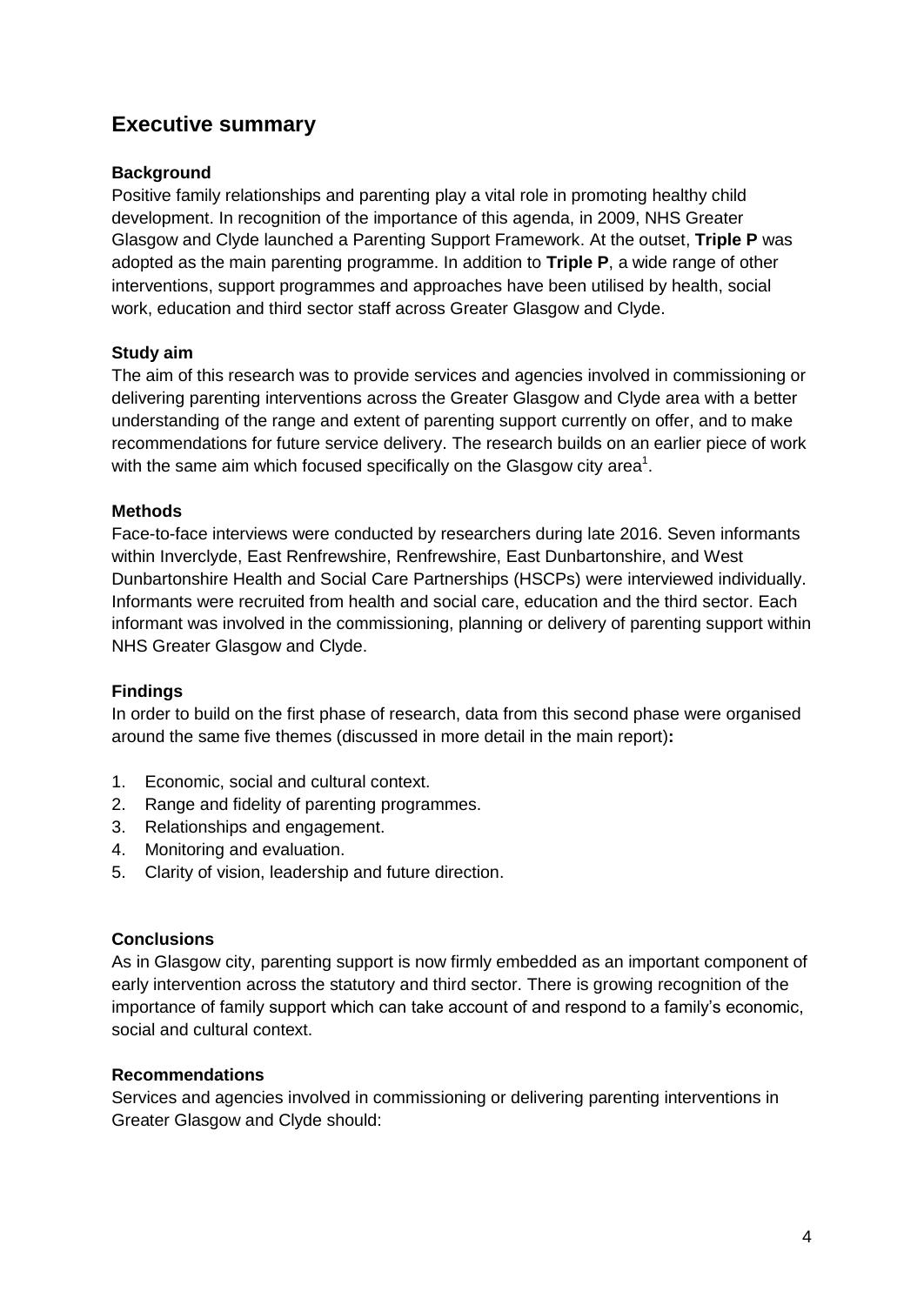- 1. ensure family/parenting support models are integrated, underpinned by the **'Getting it Right for Every Child'** (GIRFEC) principles that can take account of and respond to a family's economic, social and cultural context
- 2. recognise that no single programme fits all families and therefore parenting programme options should be broadened to ensure that the programmes and interventions available are appropriate and accessible to families
- 3. build on and replicate existing good examples of cross-organisational working through developing shared referral criteria, joint planning, funding and delivery of parenting programmes allowing for both universal and targeted approaches
- 4. provide greater clarity about what constitutes success and share monitoring and evaluation strategies that include a focus on outcomes for families
- 5. provide appropriate time, training and resources for staff involved in delivering parenting and family support to sustain continuity and impact
- 6. build relationships with families to help them take an active part in support plans rather than being viewed as passive recipients of programmes or services.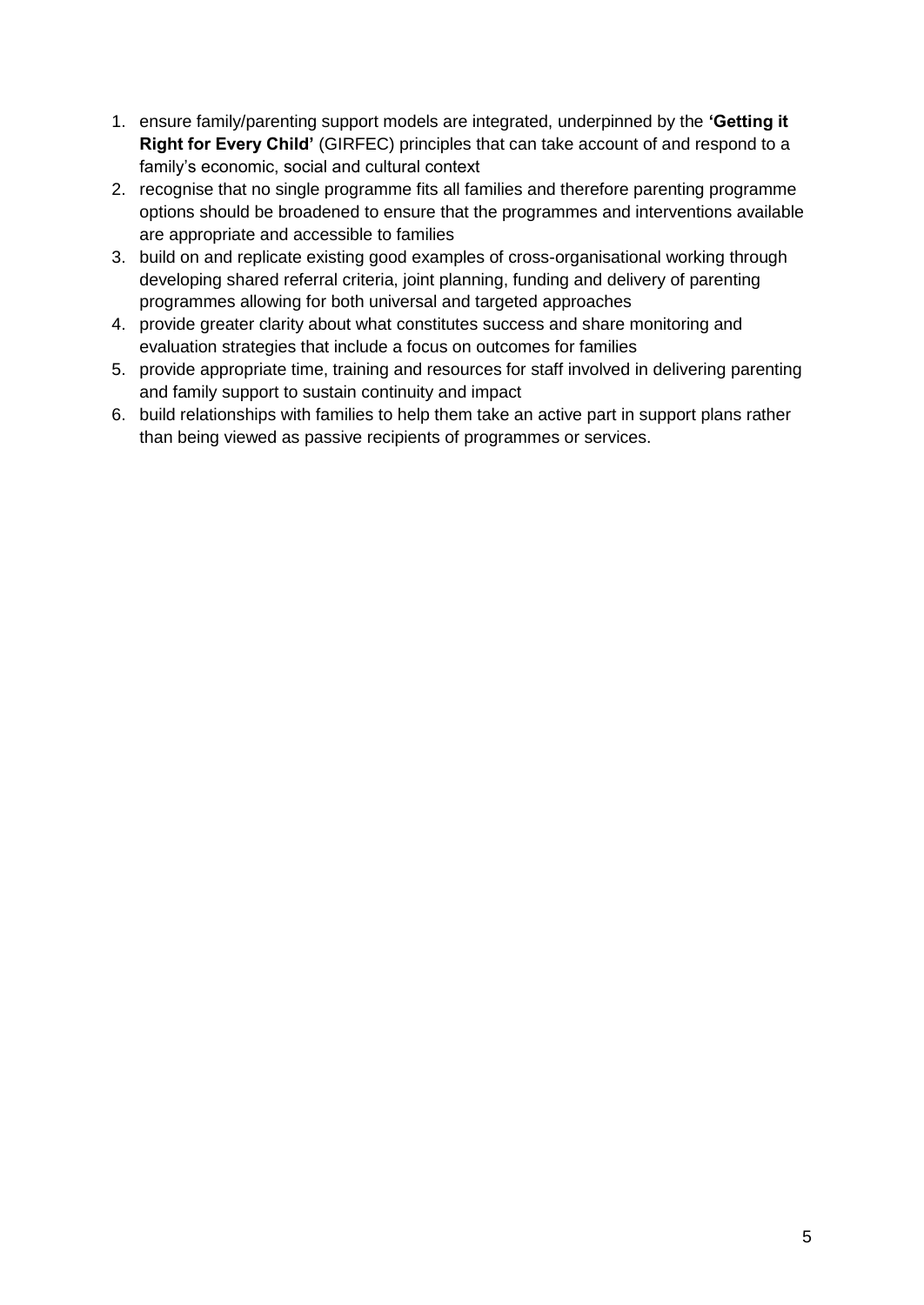### **Introduction**

The foundations for virtually every aspect of human development – physical, intellectual and emotional – are laid in early childhood<sup>2</sup>. Positive family relationships and parenting play a vital role in promoting healthy child development<sup>3</sup>.

In recognition of the importance of early intervention in supporting healthy child development there has been a long-standing commitment by children's services in NHS Greater Glasgow and Clyde (NHSGGC) to provide parenting support to families. A city-wide Parenting Support Framework was launched in Glasgow in 2009 with **Triple P** adopted as the main parenting programme<sup>4</sup>. Alongside Triple P, a wide range of other interventions, support programmes and approaches are utilised by health, social work, education and third sector staff within Glasgow and the wider Greater Glasgow and Clyde (GGC) area.

This research forms the second phase of an initial qualitative study undertaken by a multiagency evaluation group, led by NHS Greater Glasgow and Clyde Public Health Directorate. The initial study aimed to gain a clearer picture of the range and scope of parenting support services currently being utilised by the statutory/third sector in Glasgow City and how these fitted with wider family support structures<sup>1</sup>. This second phase of qualitative research has similar aims, namely, to explore parenting support services within Inverclyde, East Dunbartonshire, West Dunbartonshire, East Renfrewshire and Renfrewshire HSCPs.

Findings are intended to inform future prioritisation, planning and delivery of parenting/family support across the Health and Social Care Partnerships (HSCP) within NHSGGC, as well as other partnership areas in Scotland.

#### **Aim of the study**

The aim of this research was to obtain a better understanding of the range and extent of parenting support currently on offer across the Greater Glasgow and Clyde area by exploring:

- types of parenting support delivered
- referral routes and pathways
- staff deployment and training
- monitoring of delivery and impact measures
- future plans.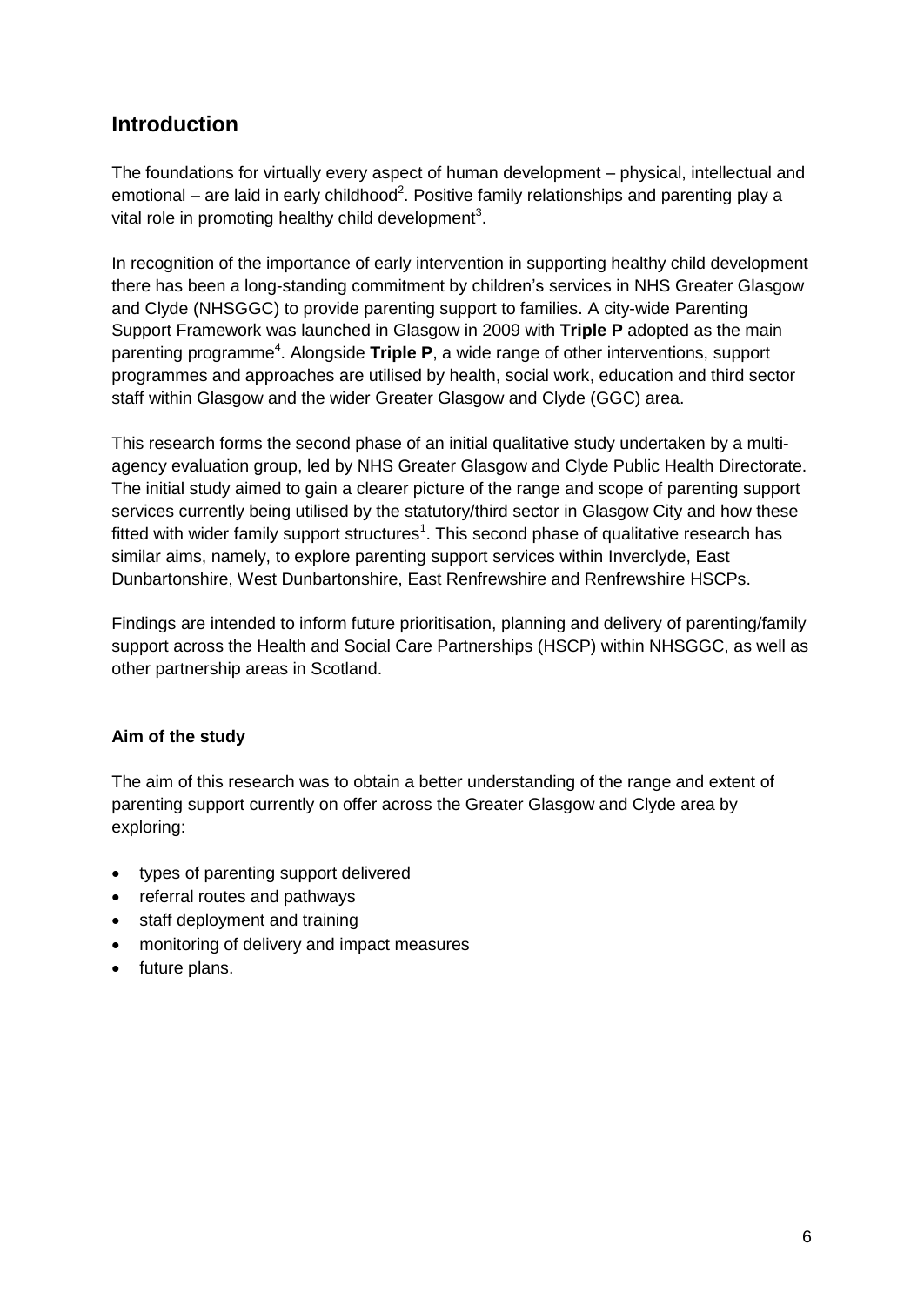# **Methods**

This second phase of research involved face-to-face interviews by two researchers during late 2016. Seven informants were individually interviewed, each by one of the researchers.

Informants were recruited from health and social care, education and the third sector. Each informant was involved in the commissioning, planning or delivery of parenting support across Greater Glasgow and Clyde.

All interviews were transcribed verbatim and coded into primary themes. The analytic process was shared by two researchers taking an iterative approach. Researchers initially read transcripts individually in full, and then revisited the data in themed summaries individually and together, before synthesising and presenting key emergent themes which formed the basis of findings. Discussion and further consultation between the researchers helped identify consensus on key issues and meaning.

To ensure consistency, data was organised thematically building on the themes which emerged from the first phase of research**:**

- 1. Economic, social and cultural context.
- 2. Range and fidelity of parenting programmes.
- 3. Relationships and engagement.
- 4. Monitoring and evaluation.
- 5. Clarity of vision, leadership and future direction.

These themes are discussed in more detail below. Quotations have been used to illustrate key points. Each quotation is attributed to a numbered key informant (e.g. KI 12) in order to ensure anonymity.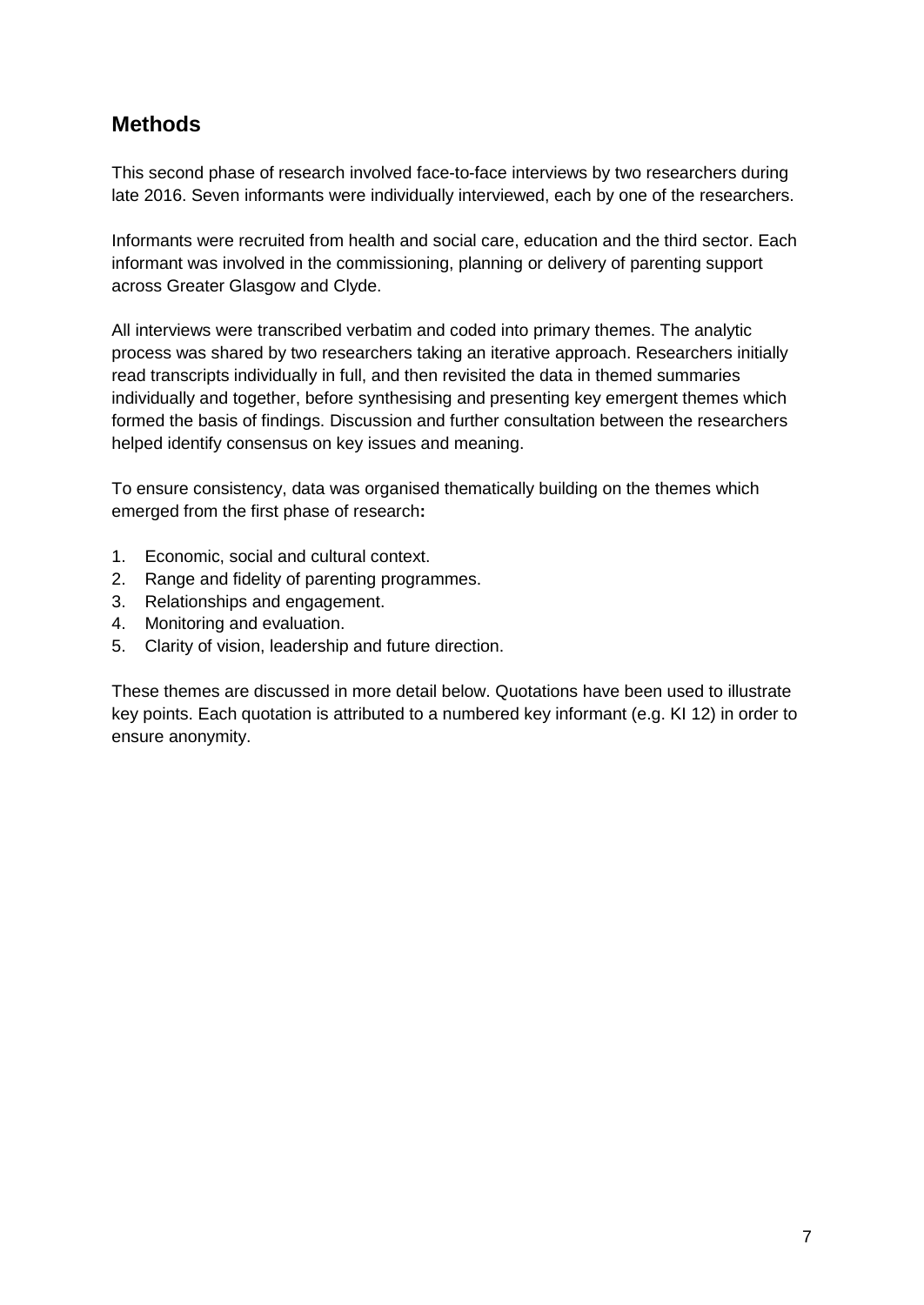# **Findings**

This section sets out research findings from the wider Greater Glasgow and Clyde (GGC) area, building on the themes generated from the previous Glasgow city parenting support review<sup>1</sup>. The findings from the Phase 1 Glasgow city work are summarised under each theme heading, before reporting the second phase findings. The findings of this research broadly reflect those of the Glasgow city parenting support review presented in the Phase 1 report<sup>1</sup>. However, there are some notable exceptions which are discussed below.

Key points of note which differ from that discussed in the Glasgow city review are highlighted at the end of each themed section.

#### **1. Economic, social and cultural context**

The Glasgow city parenting support study highlighted respondents' understanding of the impact of economic, social and cultural factors on family life. There was recognition that rising levels of poverty, changes to welfare benefits and the application of sanctions were leading to increased stress and anxiety particularly among low-income parents. Poor childhood experiences and the lack of a good parenting model can leave families struggling to develop effective parenting skills and requires a sensitive approach to engagement. Families from other cultures, including asylum seekers, can face language barriers and often need time and support to adapt behaviours that are less acceptable and appropriate in the Scottish cultural context. Some families have specific needs (e.g. **kinship carers;** parents with substance misuse or mental health issues) that impact on parenting or caring for children and require a tailored approach to parenting advice in their situation.

Across the wider GGC areas there was a similar awareness of how hierarchies of need impact on the ability to deliver parenting programmes: *"...somebody was sent out to do a sleep Triple P [intervention] and only to discover that the child didn't have a bed"* (KI 12).

In comparison with Glasgow city, cultural diversity and language barriers did not seem to be a significant factor across the wider GGC areas. However, the socioeconomic pressures felt by families were acknowledged as having an impact on parenting practices and readiness to engage with parenting support programmes.

*"There's very, very few families that you can go out and do a four week programme, as to what Triple P suggests, because [of] just how complicated families sort of circumstances are really."* (KI 12)

Furthermore, it was recognised that engagement with parenting programmes can incur additional costs to families if they have to travel to venues or pay for childcare and the cost of reimbursement to parents was not generally met through programme budgets.

For some interviewees the acceptability of parenting programmes was associated with socio-cultural factors. In particular, **Triple P** was described as a *"middle class"* (KI 16) intervention requiring a level of confidence and communication abilities that do not come easily to all parents. In this sense it was considered to be inaccessible and unsuitable for many of those who could benefit from parenting support.

*"I think it [Triple P] relies on parents having the ability to analyse, reflect, read. And a lot of the parents we work with, just don't have these skills. So I'm going to say it's a middle class… It's very middle class rather than challenging difficult behaviours. And giving parents the books to read when they can't read… they don't have literary skills to read*." (KI 16)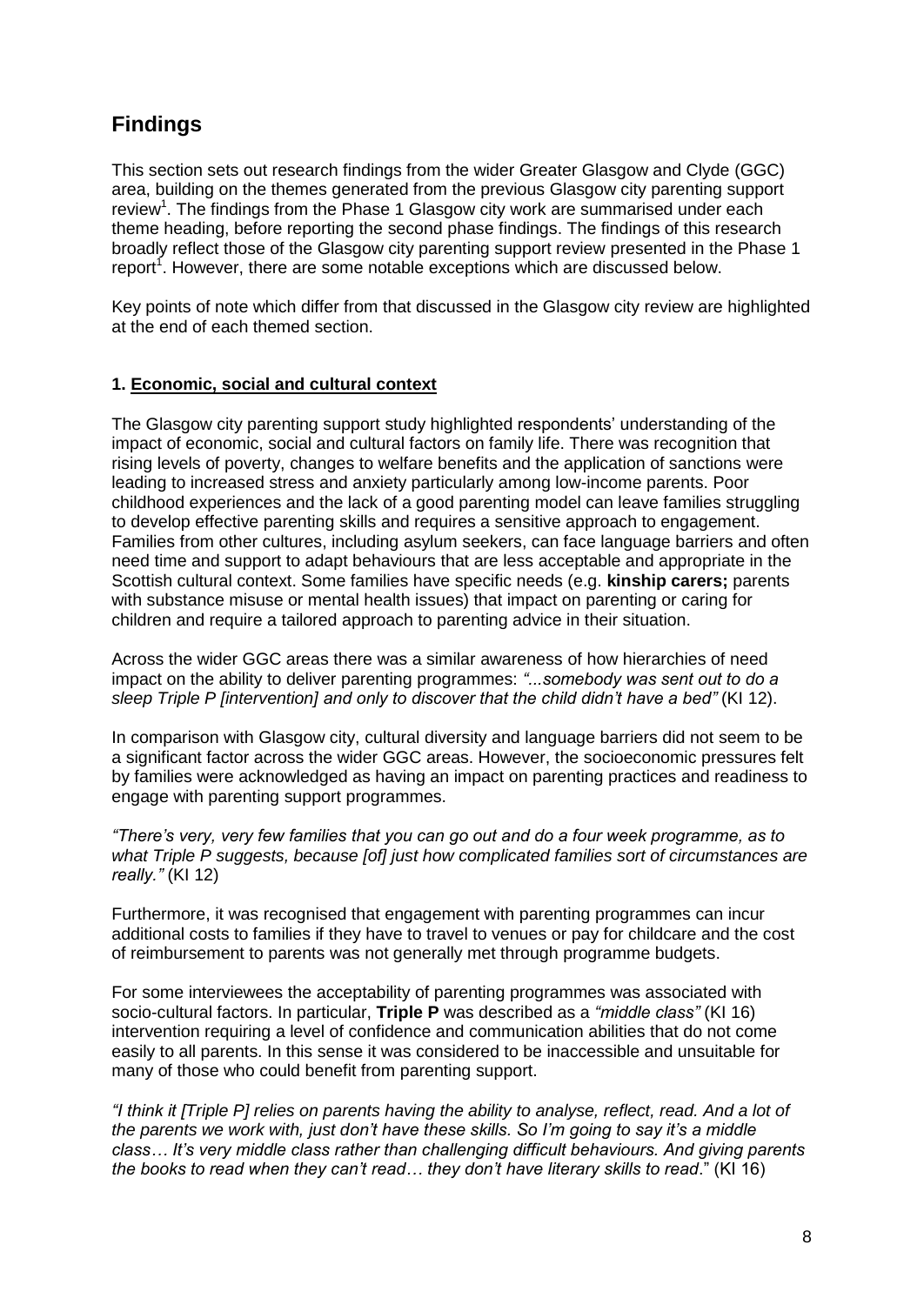The persistence of traditional cultures and practices in relation to parenting were highlighted alongside an implicit understanding that responses to the behaviour of children are often shaped by a person's own childhood experiences. One interviewee felt that while families and professionals tended to focus on challenging difficult behaviours first and foremost, 'parenting' may also be a vehicle for cultural change, to help parents understand child development and the impact of early attachment and nurturing.

*"But still there are parents coming in and saying 'the wee one's woke me up all night, he's at it' or getting phone calls from professionals around a five-year-old or a six-year-old at school – 'I can't have him around the classroom; behaviour's out of order'. And actually our understanding about what this is needs to shift, I think."* (KI 18)

In one area the **Solihull** approach was retained as basic training for health visitors to help focus on what needs to be in place for effective parenting to be possible.

*"...the Solihull groups. We're keeping the staff on that because I guess that's way back at the beginning bit about putting the foundations in about attachment, attunement and reciprocity. That all kind of needs to be there before you start that parenting intervention, so that's your building blocks."* (KI 14)

Economic considerations, notably in relation to the cost of training, impinged on service delivery as well as on families.

*"Some parenting interventions or parenting programmes are very, very expensive and they do not allow cascading 'train the trainer' type approaches and in times of austerity that has presented real issues for sustainability."* (KI 13)

One respondent reported an aspiration to extend the promotion of parenting beyond the six week universal intervention *"...but this takes resource"* (KI 13). Sustaining the service requires capital outlay for training to ensure a skilled and knowledgeable staff but also time to deliver. It was reported from one area that the school nursing service had trained staff in **Triple P** but they were unable to deliver due to low staff numbers: *"...that's probably more about capacity than desire to deliver"* (KI 14).

Interviewees reflected on the relationship between local resources and the way in which parenting services are configured: which programmes will be used, who will deliver them, and whether the approach will primarily be universal or targeted. In practice, parenting delivered universally tended to sit alongside a framework for targeted interventions. Targeted interventions did take account of the circumstances of children and families when offering services, based on socioeconomic factors or identification of need in relation to behaviour or development, or a combination of both. For example, in one area 'family navigators' supported families with more complex needs who live in areas classified as 'most deprived' by the **Scottish Index of Multiple Deprivation** (SIMD 1 and 2). Similarly, the **Psychology of Positive Parenting** (**PoPP**) model of parenting was offered to parents of children whose score on the **Strengths and Difficulties Questionnaire** (SDQ) suggested behavioural problems regardless of SIMD rating.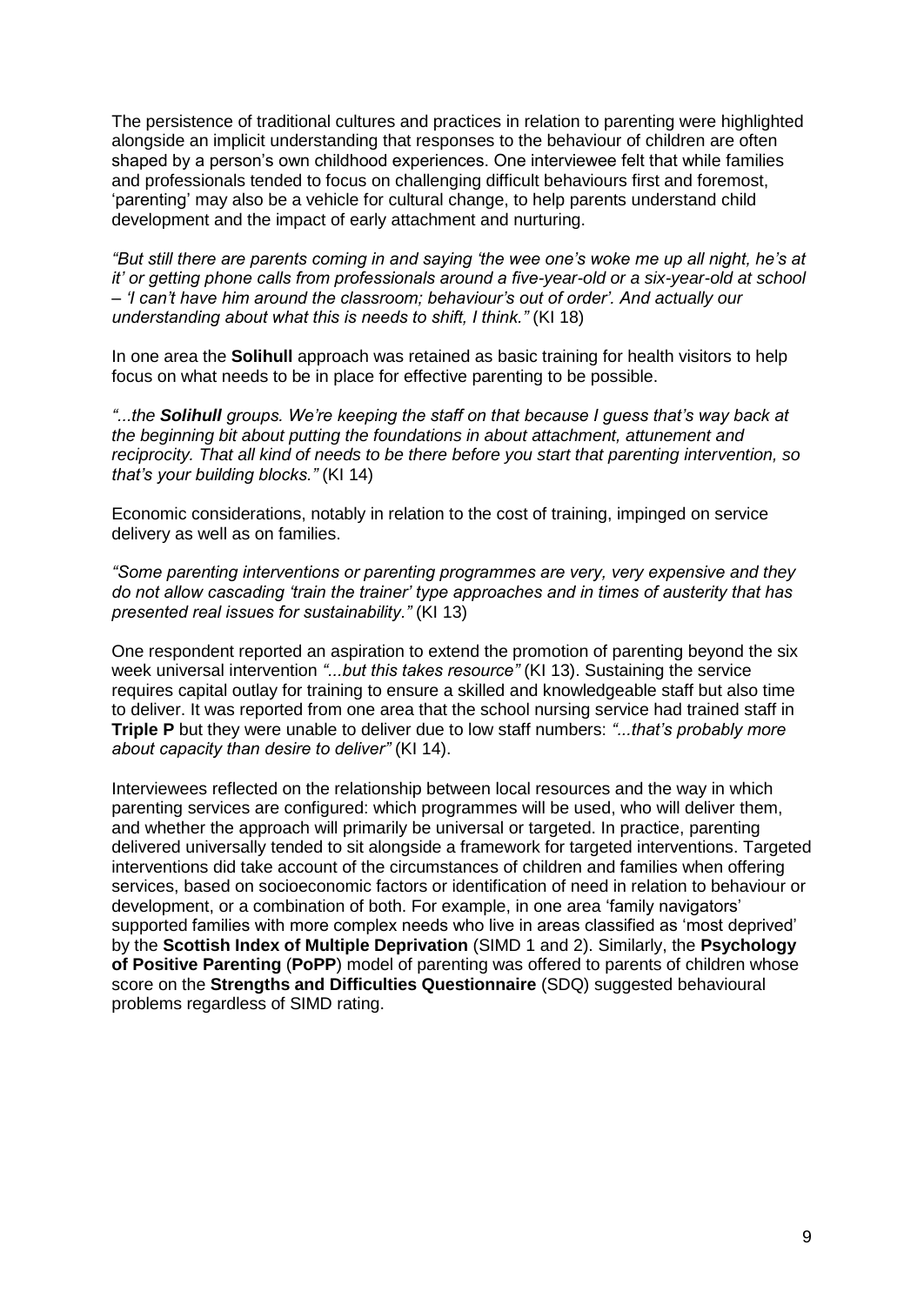In areas where the third sector is the predominant delivery partner, targeting criteria are set in relation to specific contracts. Multiple contracts may operate at the same time in one area and criteria may be different for each one. For example, a contract to deliver parenting to families with older children (aged five to 12 years) may be agreed alongside a separate contract to deliver early years parenting services. Each contract can specify distinct eligibility criteria and different outcome measures (e.g. **SDQ** scores; **graded care assessments**, 'Getting it Right for Every Child' (**GIRFEC**) assessments). The resultant patchwork provision reflects an economic model that places the individual services under regular review and subject to cuts.

*"There are gaps. I could talk all day about some of the gaps… There's lots and lots and gaps. But we basically try and pull bits of funding here and there so that we can plug the gaps where possible."* (KI 18)

Key points:

- In contrast to Glasgow city, the impact of ethnic and cultural diversity was not reported as a personal barrier to parenting and family support for families in the wider GGC areas. However, the terminology of social class was used in relation to engagement in a parenting programme that was viewed as less accessible to some parents.
- There was an emphasis on highlighting the economic pressures on organisations to sustain the service while managing low levels of trained staff and the demands of working to short-term funding and variable contractual obligations.

#### **2. Range and fidelity of parenting support programmes**

In the Glasgow study it was widely acknowledged that no single parenting model could suit the variable needs of a population: the delivery of parenting interventions should be flexible and work within a broad model of family support. A range of parenting approaches were used across the city, influenced strongly by available resources in relation to funding and personnel.

As in Glasgow, parenting services in the wider GGC areas were developed against the backdrop of the NHSGGC Parenting Support Framework (2009)<sup>4</sup> that adopted Triple P as the main programme and provided training in its theory and delivery to all health visitors and selected staff in other professional groups. Over time the parenting landscape has become more varied with different interventions being delivered side-by-side by a range of staff including nursery nurses, social workers and family support workers, variously employed by health, social work, education and the third sector. **Triple P** has continued to be the main programme in some localities despite the fact that many of those trained have subsequently left their posts.

Ongoing training to sustain a commitment to **Triple P** has been difficult, largely due to the costs involved.

*"...because the staff have moved on, we don't have the staff. I think we've only got one person trained on [Triple P] Level 4."* (KI 16)

*"...from my budget I resource all the training... next year will be the first year I do not have any surplus budget to fund training and parenting and the partners are in exactly the same predicament*." (KI 13)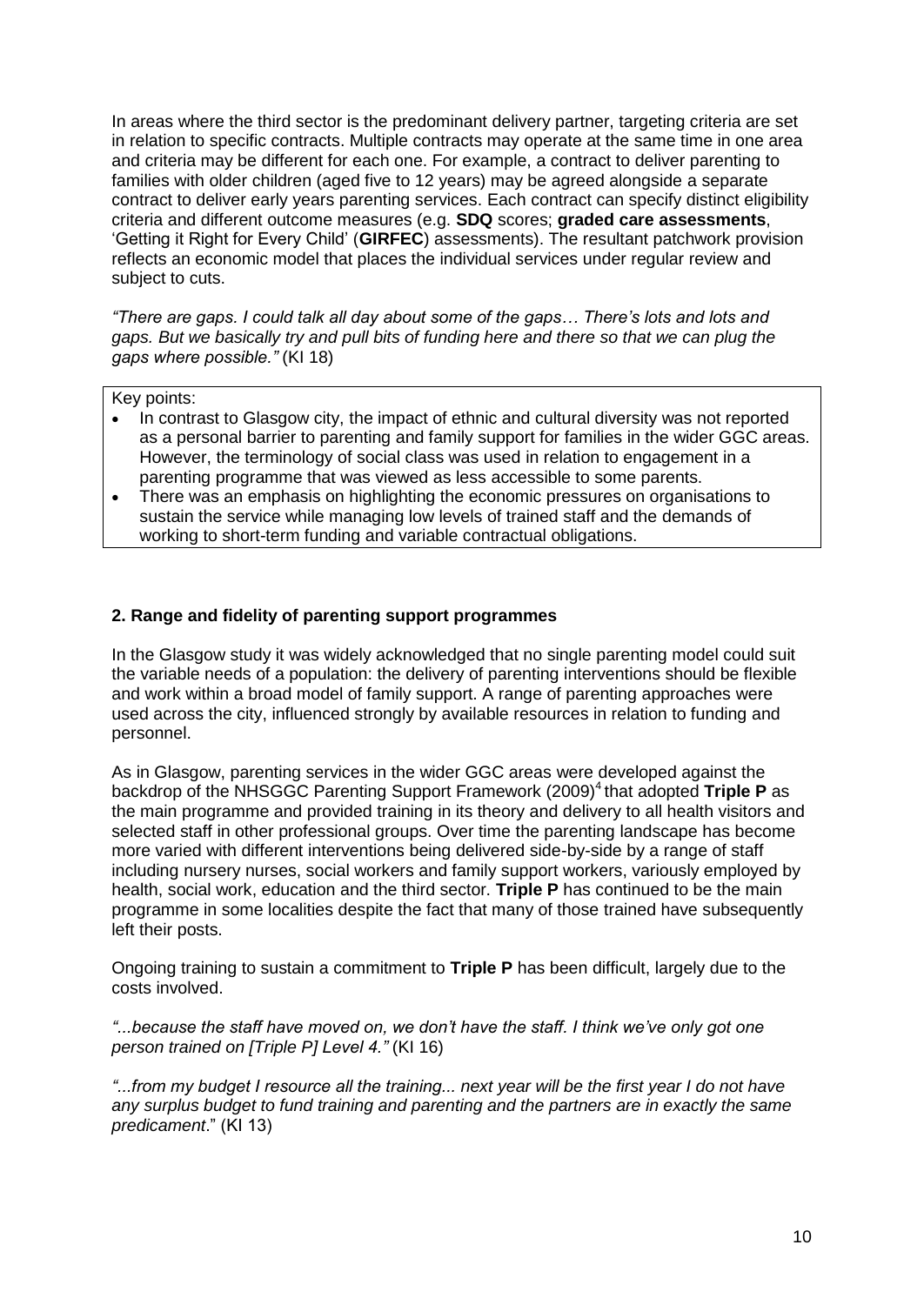It was suggested that a 'train the trainers' programme could ease this situation but this is not permitted within most licensed programme contracts. However, training is only one issue; time to deliver is crucial and this requires a surplus of trained staff.

*"There are probably enough people actually trained at the moment – but the time resource to deliver is a barrier. You need to have more than enough people trained to be able to deliver if people are sick or move on."* (KI 13)

It was suggested that the approach to parenting in the early days of **Triple P** in NHSGGC where staff were asked to meet delivery targets, was damaging to its acceptability and effectiveness and that this has continued to affect practice today.

*"…people were going out and they were using tip sheets and telling people what to do. They think, well, that's me done, I've done so many this month. And that was detrimental because a lot of people, obviously it didn't work for them. And they remember that as Triple P. So we've had to try and undo that. And it's taken some time to undo. And we're still doing that."* (KI 12)

In many areas there was a recognised need for alternative approaches in order to utilise local expertise or to extend parenting to specific or more marginalised groups (e.g. families of children transitioning into teenage years; parents with substance misuse issues). In current integrated arrangements, a range of staff and third sector partners provide knowledge and expertise in other approaches and programmes including **Incredible Years**, **Five to Thrive**, **Family Systemic Practice**, **Solihull**, **First Steps**, **nurture services**, **Family First**, **Seasons for Growth** and **Early Bird**. **Mellow Parenting** has also been delivered although inherent costs can be prohibitive.

*"We used to have a very strong focus on Mellow Parenting but it is very, very expensive to run because of the taxis and the crèches and all to be provided... it is very difficult to maintain*." (KI 17)

The legacy of the Framework is a balance in favour of **Triple P** and this is further strengthened by the focus on **Triple P** (Level 4) and **Incredible Years** as the two approaches recommended by the **Psychology of Parenting Project (PoPP)** programme – a national implementation scheme instigated in 2013. While **PoPP** reflects the broad aim of the Framework – to deliver effective parenting initiatives – interviewees spoke of the targeted approach involved in the programme, rather than a universal approach advocated by the Framework. Engagement with the **PoPP** was central to the parenting model in two of the five areas included within this study, with a third area moving towards full participation.

Most areas had developed a formal delivery process for parenting services organised jointly across health, education, social work and, in some areas, the third sector. Referral criteria were shared and agreed. Invariably these included universal and targeted elements. In one partnership area staff worked to a centrally maintained and shared delivery calendar managed by the parenting lead for the area.

"*We have a parenting calendar, we always try to put in at least four Incredible Years groups in a year. And we've managed that most years, and its social work, we've got one health visitor trained, Young Family Support worker, some of the education staff. So its multiagency and we work together."* (KI 12)

In this area, all referrals came through the central lead who had an overall perspective on the service and who could match the family to a programme that was appropriate to their needs. This sometimes involved further discussion with the referrer to clarify details and assess the level of need.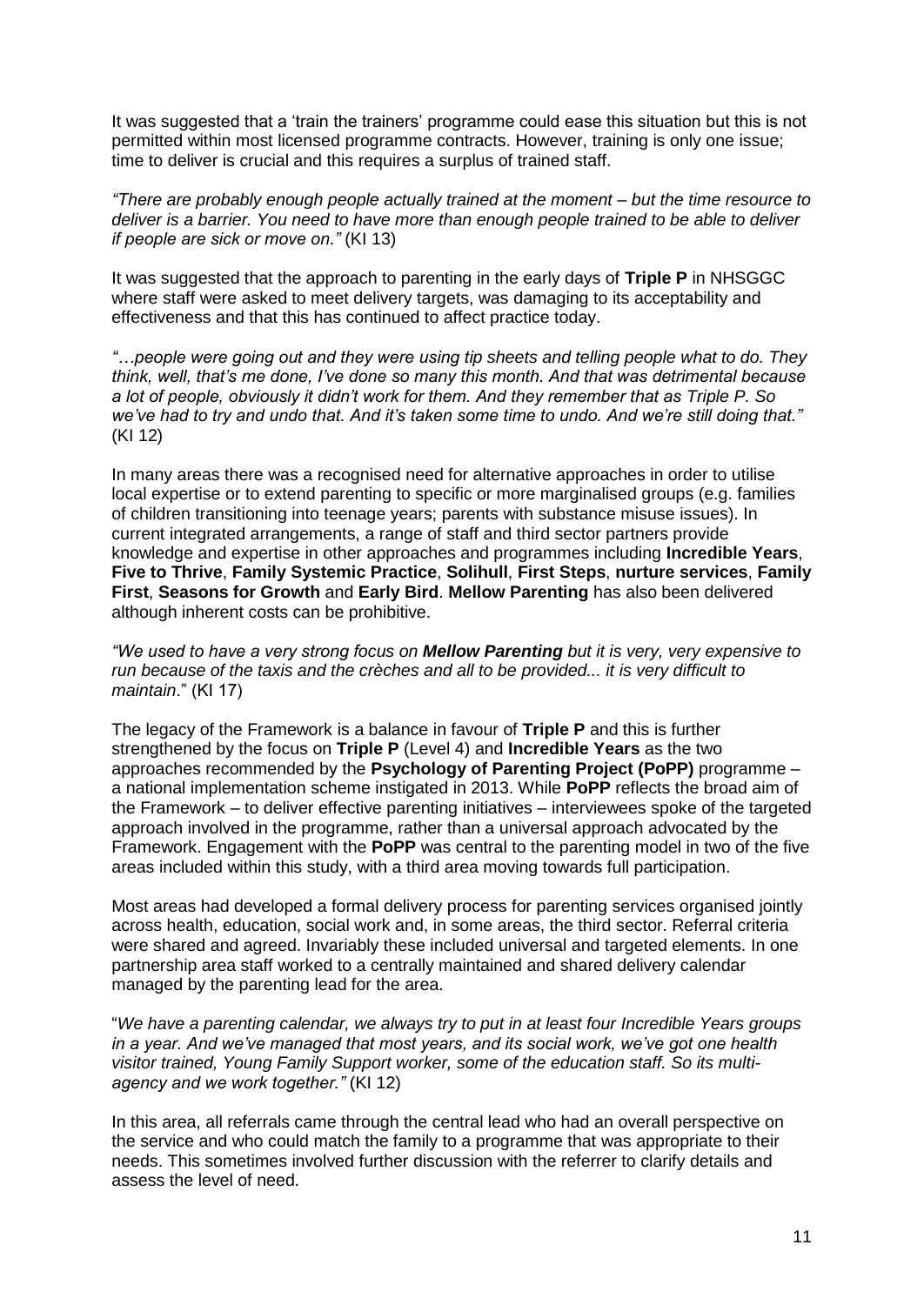In another area the focus was on embedding parenting into everyday practice across early years services, as opposed to relying solely on the delivery of scheduled sessions (usually **Triple P**) by children and families / education services. Here, every family with a newborn was offered a Triple P intervention using universal tip sheets before the baby reached six weeks old. For young children, nurture programmes were run in early years establishments and drop-in family sessions were hosted. Any parent could self-refer through children and families teams, social work or education. Alongside this, group **Triple P** was available where behavioural issues were identified, as was **First Steps** for those with multiple issues affecting parenting. A universal joint referral process had been agreed across health, social work and education allowing any parent to self-refer (e.g. by request to the school teacher or health visitor). Although this is not a targeted approach, where need was identified (e.g. through the child's 27 to 30 month assessment) referrals were given priority and allocated to the next appropriate parenting group from an annual calendar of scheduled sessions. There was a strong commitment to preventive work – to respond before families reached crisis points. While waiting for the most suitable group, families in need of support were offered one-to-one interventions.

"*Triple P is not a critical intervention... we can't have parents who are in need of a parenting support, actually in need, waiting for a group, so they will receive one-to-one support so group [work] is never seen as a fire-fighting way or a crisis... and that is something we have really improved on because people were being referred to group Triple P when actually they weren't ready for that, they actually needed much more one-to-one or intensive support."* (KI 13)

In contrast, an interviewee from a different area felt that parenting groups were largely used as a tool for crisis management:

*"...usually they go [to a parenting group] when something's wrong, behaviours. And that journey's painful and sometimes it's about reflecting on themselves. So it's about how do you keep them engaged through a difficult challenging journey whilst they're still trying to manage a challenging child's behaviour. And that's the challenge."* (KI 16)

Where the service was managed by the third sector the delivery model was linked to specific contracts. Multiple contracts may operate at any one time leading to differences in targeting criteria although, to some extent, these can be set by local service managers. Referral pathways were open to health visitors and maternity services as well as other specialist or strategic groups through a multi-agency resource allocation group (MARAG) that include referrals in relation to domestic abuse or disability and in line with service contracts.

One respondent included health visiting when describing parenting services. In this area there was a stronger reliance on **Triple P** alone as the formal programme but also a view that while all health visitors have training in supporting families sensitively (e.g. using the **Solihull Approach**) the progression to delivering parenting programmes had undermined their role in promoting attachment, attunement and reciprocity. It was felt that supporting good parenting was wider than just delivering a programme but was a central part of the health visitor role and that this had been lost.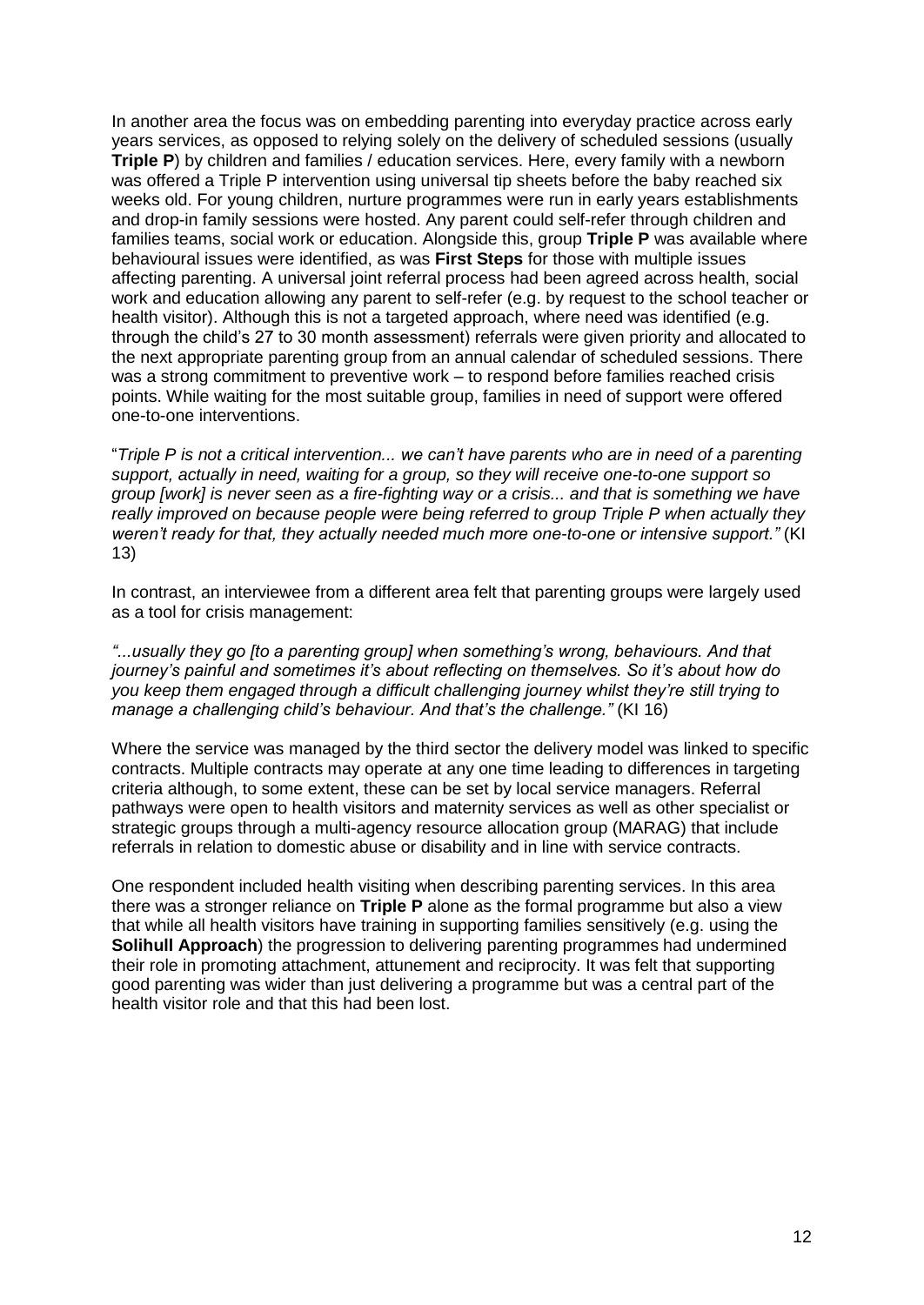*"I think there's a bit about we need to, in health, re-engage the communities. I think we're, from the health visitor perspective, we've become poor at that. And a lot of families don't know who their health visitor is. And that never used to be the case. They used to know the health visitor was at the clinic on a Wednesday afternoon. If you had a problem, you go along there and somebody would listen to you and offer some assistance. So separated parenting out as a parenting problem, there's a problem with the parents rather than, this must be really uncomfortable having to disclose this, and I'm looking for help. And actually what you're telling me is, fill a form in… we've disconnected with engaging with people.*" (KI 16)

Relationship building and personal engagement were viewed as the mechanisms that allow for direct delivery of parenting advice by health visitors during routine consultations. It might be argued then that core health visiting practice is crucial in establishing engagement, rather than in delivering parenting *per se*, and this will be discussed further in the next section.

Key points:

- There is less focus on delivering **Triple P** as the primary intervention in the wider GGC areas generally although this varies from one area to another.
- Training costs impact on ability to deliver.
- A wide range of organisations contribute to the delivery of parenting and family support. The research suggests that the parenting service model in the wider GGC areas is well integrated and multi-agency.

#### **3. Relationships and engagement**

In Glasgow city there was recognition of the benefits of fostering good relationships and working in partnership across organisations. This was facilitated to some extent by **Locality Planning Groups** or (Early Years) **Joint Support Teams** which also brought locally active organisations together in various combinations. While multi-agency delivery of parenting was rarely formalised as a core structure of the model, it was valued in its contribution to widening reach and better engagement with parents.

Interviewees recognised that families have competing needs that impact on family life and their ability to engage with a parenting intervention.

"*I mean the difficult bit I suppose is engaging parents.*" (KI 15)

For some, the lived realities of inequality – material poverty and health issues, for example – can exacerbate this difficulty. As parenting programmes often require commitment to a course over a number of weeks, "...*there's a huge drop-out rate*" (KI 16).

Several helpful strategies to support families' engagement were mentioned. For example, the **Strengths and Difficulties Questionnaire (SDQ)** is jointly completed with all parents of 27 to 30 month-old children as part of a universal developmental assessment delivered by health visitors. Resulting **SDQ** scores have been used to start a conversation with parents about concerns they may have about their child's development or behaviour and can encourage them to consider attending parenting sessions to address these concerns, where appropriate. Defined **SDQ** scores form part of the eligibility criteria for parenting through the **Psychology of Parenting Programme (PoPP)** and are built into the referral pathway as well as a means of engaging parents in areas where **PoPP** operates.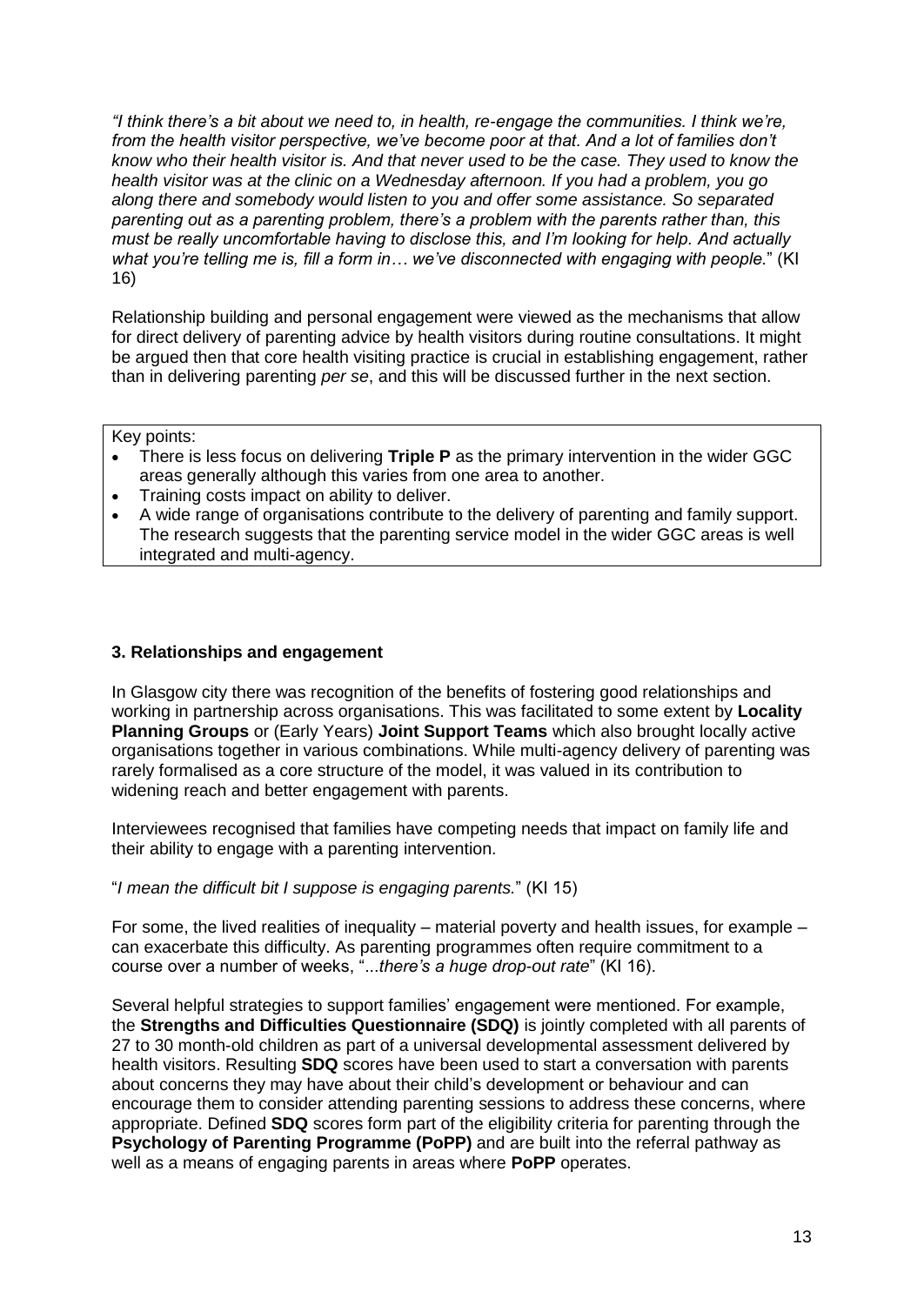Parenting in the wider GGC areas was organised in various ways in order to widen its reach, to facilitate engagement, and to provide a *"non-stigmatised service"* (KI 13). This included hosting sessions in different venues, developing drop-in sessions, providing crèche services (where funding allowed), and using feedback from families to make service changes. Making the service as accessible and responsive as possible, and capitalising on a perceived window of opportunity with families, were cited as practical engagement tools.

"*I think it needs to be really accessible to the community. Now whether that's in the local library, in the drop-in clinic... When somebody asks for help, they can't say, 'well I'll make a referral'. Parents don't want that. They want some guidance fairly quickly because something's pushing them to come*." (KI 16)

Parenting appeared to be embedded in a 'family support' model and there was a keen sense of the need for pre-engagement activity to address other family issues that can prevent the uptake of parenting programmes. This means identifying the needs of families sensitively, including the needs of fathers, and responding with the offer of appropriate support rather than an automatic referral to parenting. If a parenting intervention is a response to crisis in the parent-child relationship, it was felt that difficulty in sustaining engagement can be exacerbated.

Staff were encouraged to develop skills in sensitive approaches and to work with and across organisational structures to deliver the best options available, even if these did not focus on parenting exclusively. *"It's not about the programme. It's about facilitating the programme and just that interaction with people."* (KI 12)

There was potential for the structure of parenting interventions to act as a barrier to further support. In some cases the completion of a **Triple P** course was a prerequisite for acceptance into the **Child and Adolescent Mental Health Service** (**CAMHS**). This can involve a ten-week commitment, which is unmanageable for some families.

There was a general perception that engagement was negatively affected by a weakened relationship between health visiting and the community. A sense of regret was expressed for the way health visitors in particular built relationships with families. The opportunity to meet wider family members at baby clinics – as they operated historically – provided a level of 'community intelligence' that was felt to have been lost.

"*I think we've lost something about connecting with the community and the health visiting... there's a bit of disconnect with communities... the bit about being credible... saying to people 'I know this can help you and it really will help you'. That bit, being able to endorse it and whatever. Because we don't have the relationship, we're losing that*." (KI 16)

Across the wider GGC areas there appeared to be a strong commitment to working in conjunction across agencies to share information about available sessions and to establish partnerships with other services or providers (e.g. education-based services, Barnardo's). Even where agencies were not included in formal integration arrangements they were said to work well together. Links into the third sector were more formal in some areas than others. One interviewee spoke of a third sector agency having been commissioned to take the lead for managing parenting services.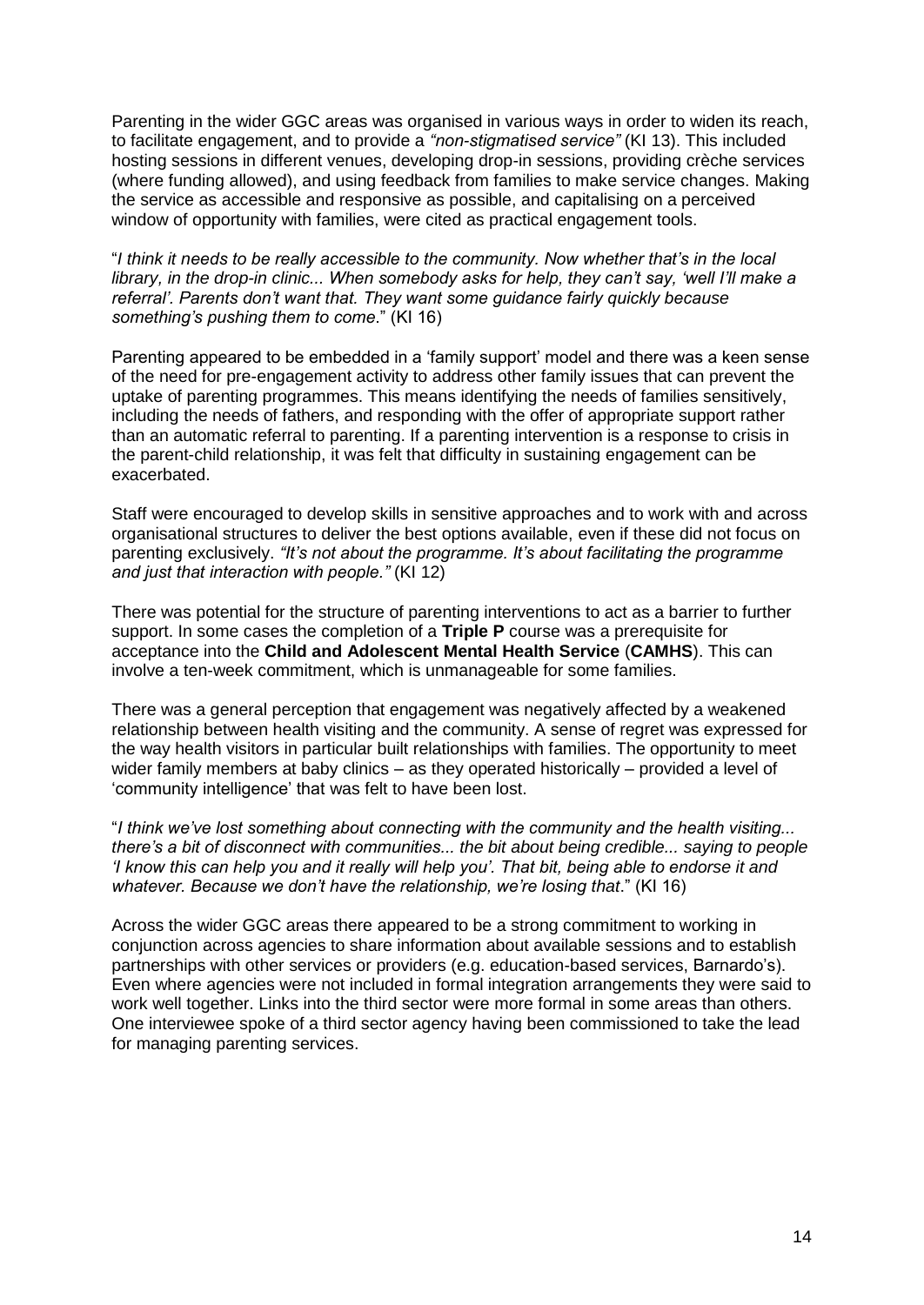Key points:

- Parenting appeared to be well embedded into a family support model. This was seen in the provision of tailored support to facilitate engagement and address need.
- Family support, including parenting, was delivered by a range of organisations. While generally led by one agency (often health), in some areas referral criteria and a calendar of parenting sessions were agreed and shared across agencies.
- The relationship between health visitors and families within the community was valued but felt to have weakened over time.
- Parenting interventions can be a barrier to other services if prescribed as a prerequisite. This is more likely to be the case for families who find it difficult to engage or to sustain engagement.

#### **4. Monitoring and evaluation**

On the theme of monitoring and evaluation, variable approaches were found in the Glasgow parenting support study. Capacity for this type of activity differed across organisations. The research found an overall lack of systematic quantitative information regarding the delivery and impact of the parenting support programmes and initiatives across Glasgow.

Across the wider GGC areas a similar picture was evident. Again, although all interviewees spoke of efforts to evaluate parenting support activity, much of what was described was monitoring rather than looking for evidence of the impact of their work on child and/or family outcomes. Typically, data collection was guided by use of the pre- and post-intervention booklets associated with particular parenting programmes, which tend to be self-completed by parents. Where **Triple P** is delivered, the **SDQ** is also used. Staff routinely noted the number of parents beginning a parenting group and the proportion that go on to complete it. There was awareness among interviewees that local evidence linking parenting interventions with improved outcomes for families is limited, and an appetite to know more about the impact of parenting interventions.

*"I feel that assessing the impact of parenting is the most difficult thing to do… So I think that's where as a service we do fall down, we're not managing to capture the impact of a lot of this. You do all the work but then you forget to go back and find out what has happened. How has it worked? How have you benefited? How has the behaviour changed?"* (KI 17)

*"Whether the impact makes them better parents on some of these programmes is something that we don't know. Anecdotally the parents will tell you… but we don't have a systematic basis to collect that as routine."* (KI 15)

There was a general sense of monitoring and evaluation work improving over time (*"...well, we're getting better at it…"* (KI 14)), with the **electronic medical information system** (**EMIS**) cited as being helpful in this regard. One area had recently introduced six-month follow-up *"...to see whether families are still using the strategies and how they are working*" (KI 12).

Another was exploring why some families do not engage and sought views on how to better support families: *"…actually you have some responsibility to follow this up yourself and support this parent to come"* (KI 12). However, in the main it was felt that knowledge, skills and resources to evaluate are limited.

*"How can you measure, when parents are coming back and saying 'this has changed how I look at my child, this has changed how I am with my child', how do you measure that?"* (KI 18)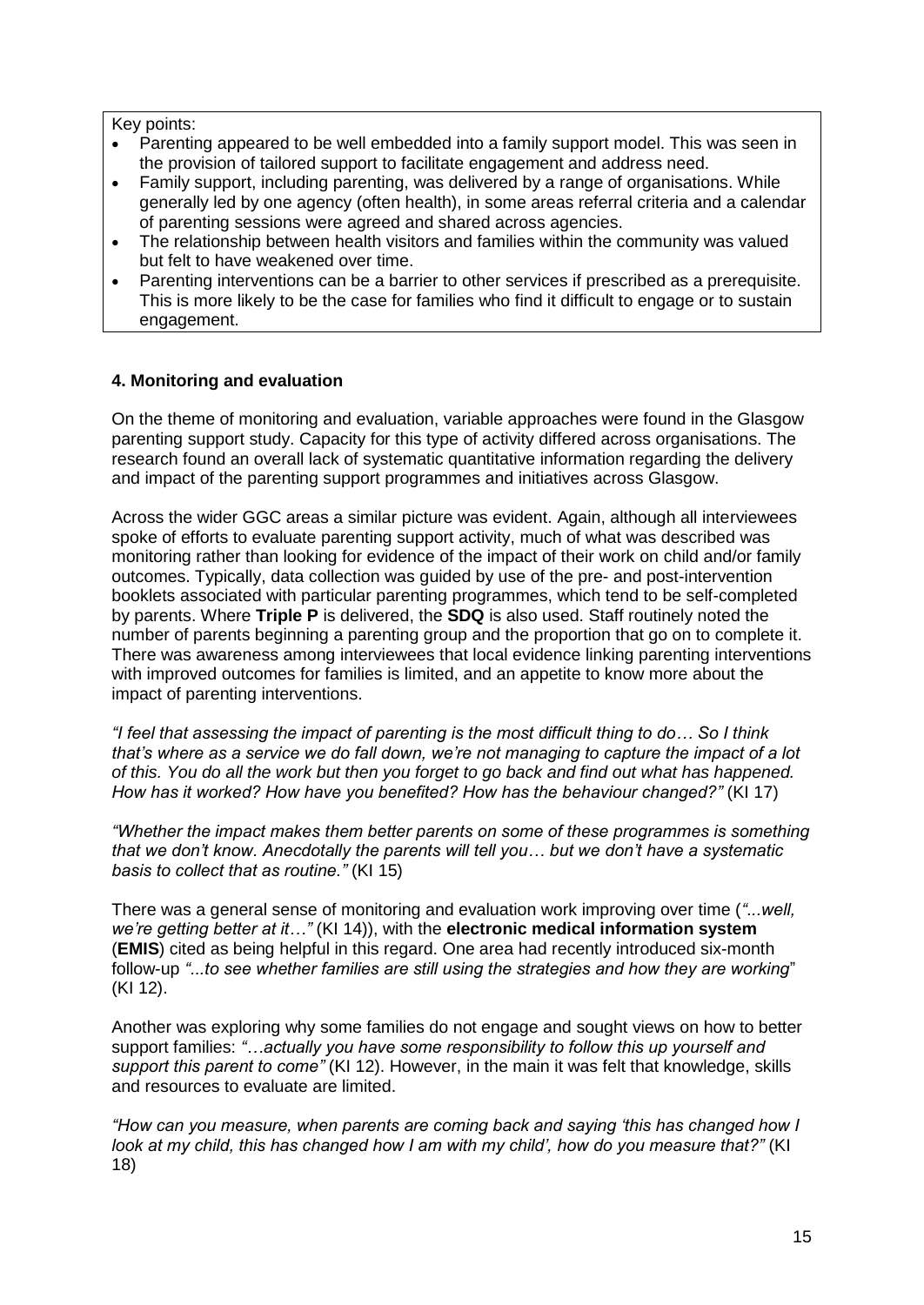*"Who would do that [the evaluation] and who would analyse it? Our health visitors certainly can't do that. It takes them all of their time to deliver their parenting. We would have to use validated tools, people would have to be trained to use them. We would have to make sure the parents completed them. We would then have to get them analysed. We would then have to write reports on it and we don't have any capacity for that."* (KI 15)

Interestingly, there was evidence of self-reflection and peer evaluation, in some cases utilising video recordings of staff interactions with families (video interactive guidance (**VIG**) and video enhanced reflective practice (**VERP**)).

*"…we have developed a self-evaluation, a reflective tool, so that facilitators can get together at the end of the programme and reflect on how the actual group went, and what went well, what didn't go so well."* (KI 12)

Where third sector involvement in the provision of parenting/family support was strong, evaluation was reported to be driven by the relevant funding bodies, which influenced the approach to monitoring and evaluation.

*"I've got multiple contracts that we have to report on. So we have to evidence that we're making a difference. …you still write a glossy report but you have to know you are making a difference… and I think that's why that feedback from parenting is really important, and other professionals as well."* (KI 18)

The **Central Parenting Team** that operates from a Glasgow base was mentioned as a potential conduit to sharing learning across areas. However, it was also felt that efforts to collaborate in this way had been hampered by a lack of common information and mismatched timescales across the geographical areas involved. Sharing practice was raised as a future aspiration.

#### Key points:

- The monitoring and evaluation of parenting support in the wider GGC areas closely resembled what was found in terms of monitoring and evaluation in Glasgow city.
- Although there was an expressed desire to know more about the impact that parenting support is having on children and families, it was felt that capacity, skills and ability to evaluate well was limited.
- Self-reflection, peer support and sharing learning were thought to be valuable.

#### **5. Clarity of vision, leadership and future direction**

The Glasgow city parenting support review<sup>1</sup> found that the vision for current and future parenting support across Glasgow was varied: there was a call for identification of an agreed set of outcomes that should be pursued by parenting support programmes in the city. Leadership styles differed across the organisational landscape, which may influence how parenting support is viewed and delivered across organisations and sectors. There was an apparent lack of clarity regarding universal versus targeted services and the concept of **proportionate universalism**; and, lastly, centralisation of processes and services was raised as a potential difficulty given the localised delivery of parenting support by the third sector in line with a neighbourhood approach. A number of these issues emerged from the research across the wider GGC areas.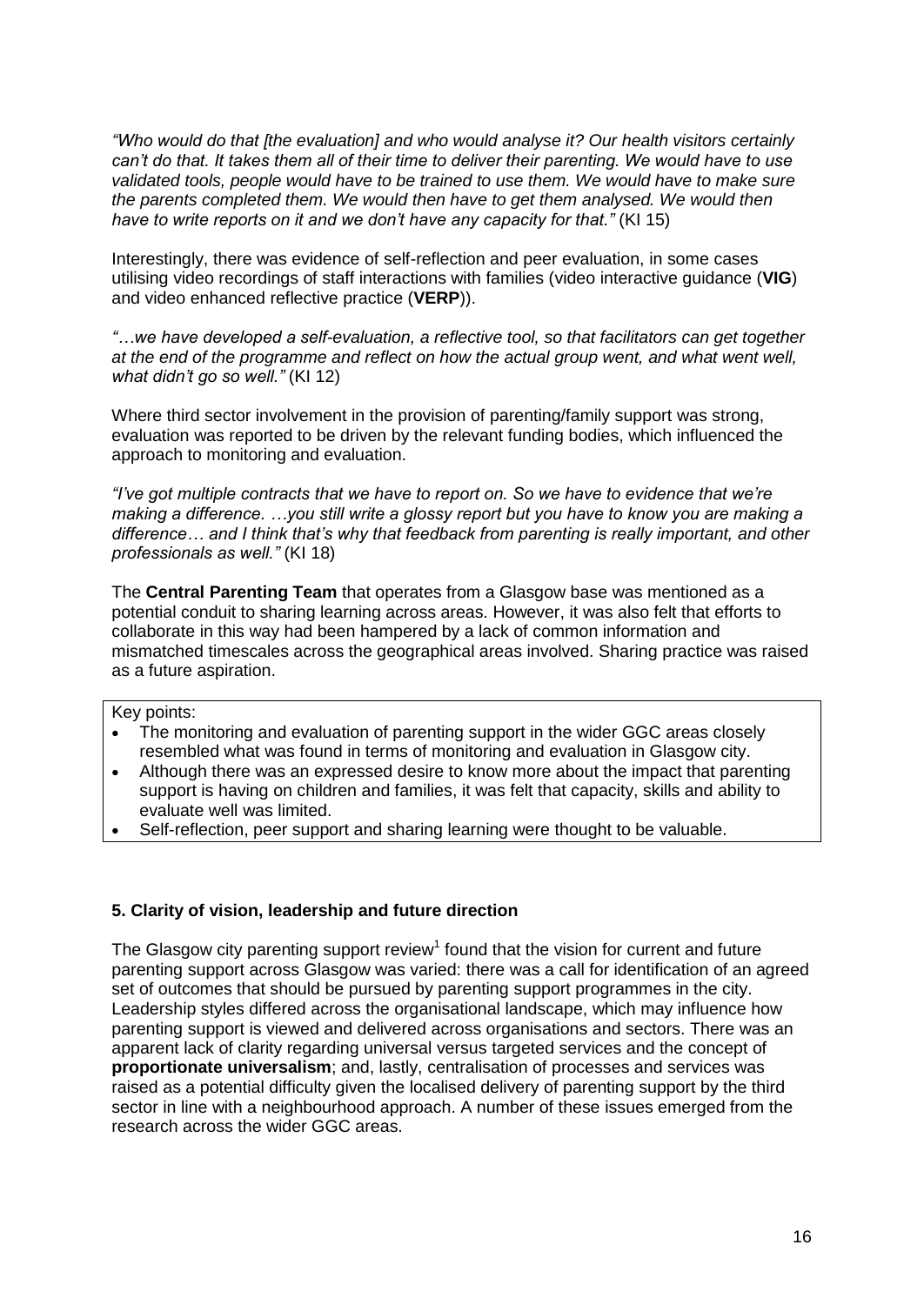Interviewees across all areas spoke of staff roles, responsibilities and the thinking behind staff deployment. As with the Glasgow city parenting support review<sup>1</sup>, universal provision versus targeted parenting support was a strong theme. Again, **proportionate universalism** was not articulated *per se*; although there was some evidence of the principles being applied in practice, described, for example, as *"a resource allocation model predicated on deprivation"* (KI 14)*.* Examples were given of targeting resource to particular families in terms of the provision of additional, more intensive support (e.g. nursery nurse involvement, utilising the **PoPP** approach). Further, targeting was also demonstrated in caseload management – health visiting staff working in the most deprived neighbourhoods having smaller caseloads to manage than their peers, in some instances.

Across the interviews, discussions arose on the universal availability of parenting programmes. There was general recognition of a number of difficulties in this regard including barriers to attendance such as lack of childcare and financial issues. Despite recognition of such access issues, self-referral was discussed as a method of making parenting programmes available universally.

It was felt that there is a certain stigma associated with problematising parenting, which can dissuade parents from attending a parenting group.

*"…that's what we're working really hard [on] in here is to try and make parenting groups universal… these parenting groups are for everyone. And once people see they're for*  everyone, then more and more people will access them. Health visitors are waiting until *there's big problems before they actually refer in."* (KI 12)

Across the wider GGC areas nursery nurses and other support staff were cited as part of the skill mix through which parenting and family support was being delivered on the ground. Partnerships with other statutory services and with the third sector featured across the areas, although there were differing types of arrangements in place with some of these relationships appearing to be better integrated than others. In general, services / agencies appeared to be integrated and working well together. Perhaps unsurprisingly given their smaller scale, a sense of knowing the local area and understanding local issues emerged across the GGC partnership areas.

The move to a **Central Parenting Team**, based in Glasgow, was reported to have disadvantages for the areas outlying Glasgow city. There was a perception that Glasgow city is favoured in terms of, for example, the availability of training.

Some of the gaps reported were linked to resources, including financial resources, as discussed previously. Others were about the coverage of parenting programmes – for example, the focus on early years may mean support for families with older children is lacking.

*"...from ten and eleven, transitioning into secondary schools and adolescence can be challenging for parents. I don't know honestly if we can meet that demand.*" (KI 16)

As discussed previously, there has been a gap in training for some staff. One interviewee said: *"There's no training. We've got what we've got… staff trained and that's it. There's been no ongoing training for staff"* (KI 16).

Meanwhile matching staff and their skills to the delivery of parenting support was reported as an issue:

*"They're not comfortable doing group work. And we've trained them in group work to level three. Why did that happen?"* (KI 16)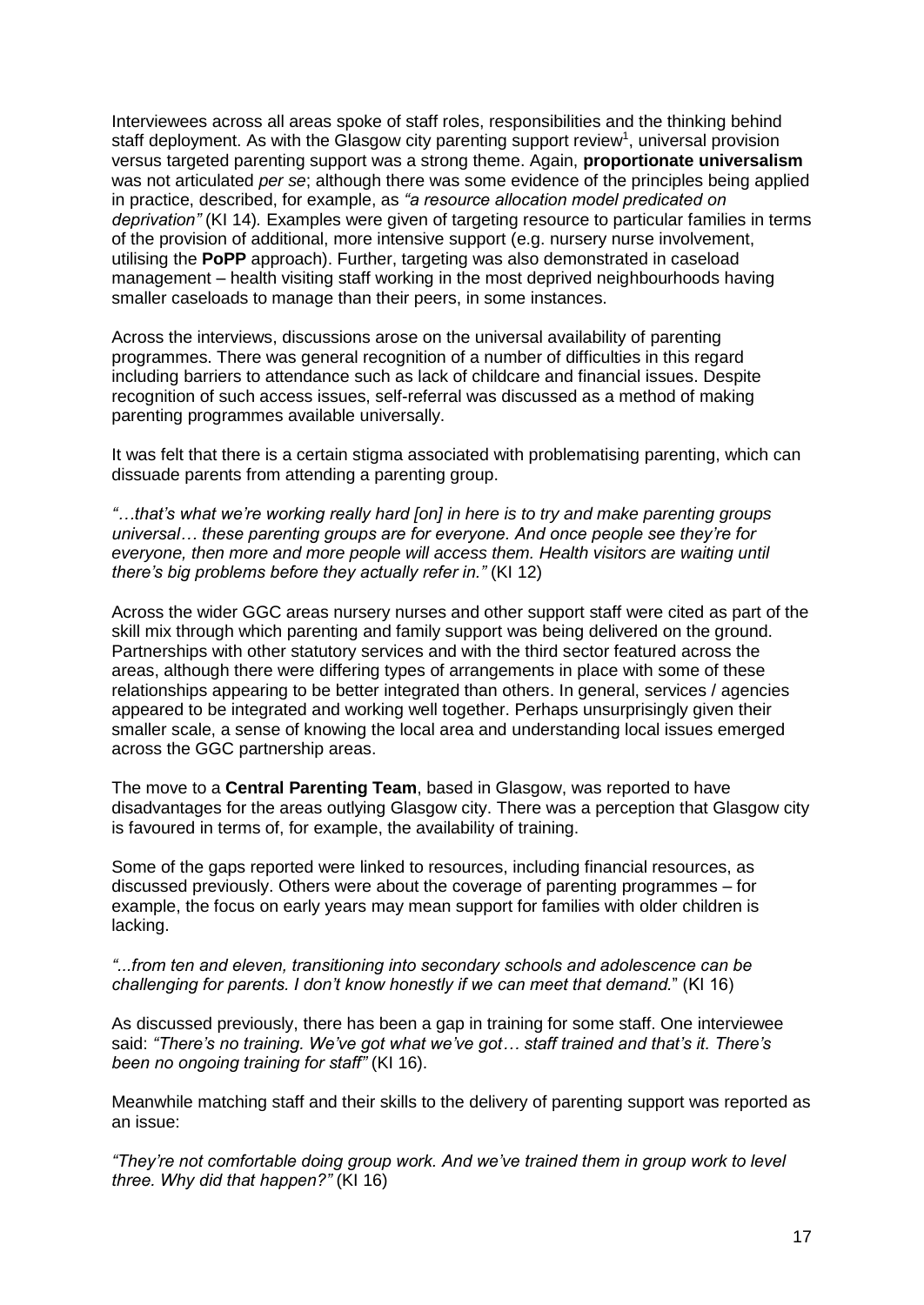Across the wider GGC areas there was some evidence that parenting is moving away from stand-alone parenting programmes and is being seen as a key element of broader family support. More informal support can be accessed not only through health services but also through schools and local community organisations. Interviewees welcomed this approach.

*"I think we put parents and children into blocks… families don't work like that… I would like to see future funding around systemic practice, working with a whole family, that's cocreated with families rather than pulling programmes out."* (KI 18)

However, there were varying views on whether parenting support should remain an important part of the health visiting role, should be shared across agencies, or should reside within a designated team.

*"It's our… kind of bread and butter. If we can't deliver that [parenting support] then what are we doing?"* (KI 14)

*"I think a lot of the family support work, I mean at the moment it's a bit of a jigsaw. It'll continue to be a jigsaw. Probably education will be where a lot of the family support work will hopefully end up, but who knows."* (KI 18)

*"It would just be lovely to have a parenting team. It would just be absolutely lovely, with a group of staff that that was their primary role to engage, to motivate, to encourage, to just take on all of the parenting. And we'd just refer into them and they would take over the lead role."* (KI 17)

The imminent increase in health visitor numbers was felt to be positive for the provision of parenting and family support, in the main. However, one interviewee cautioned: *"But that increase in health visitors will only probably identify more problems"* (KI 17) and so resources to support health visitor teams to address such problems will also be required.

The **PoPP** approach was seen to be useful but a number of caveats were mentioned including capacity and sustainability of this way of working. Combined with the proposed move away from use of the **SDQ**, on which referral into a **PoPP** programme is based, it is not clear whether the **PoPP** approach will be a key part of the future direction of parenting and family support across the wider GGC areas.

*"We've been looking at PoPP. It is, it's difficult, it is very difficult… But because we need 14 practitioners to give one day a week, there are issues around capacity. So we need to look very carefully at how we could use that.*" (KI 17)

#### Key points:

- Universal versus targeted provision of parenting support was a strong theme, although a lack of clarity regarding the concept of **proportionate universalism** was apparent. The **PoPP** approach was considered to be useful in terms of targeting, but capacity for and sustainability of this way of working were cited as concerns.
- At least in some cases, parenting support is being utilised as a response to crisis which can lead to stigma associated with accessing a parenting programme.
- There was evidence that parenting is moving away from parenting programmes alone and is being seen as parenting and family support more broadly – a shift that is welcomed by staff.
- Difficulty in accessing appropriate training for staff and a lack of financial resources were identified as limiting factors in offering parenting support across the wider GGC areas.
- Ongoing changes to the health visiting profession are associated with risks and opportunities in terms of parenting and family support.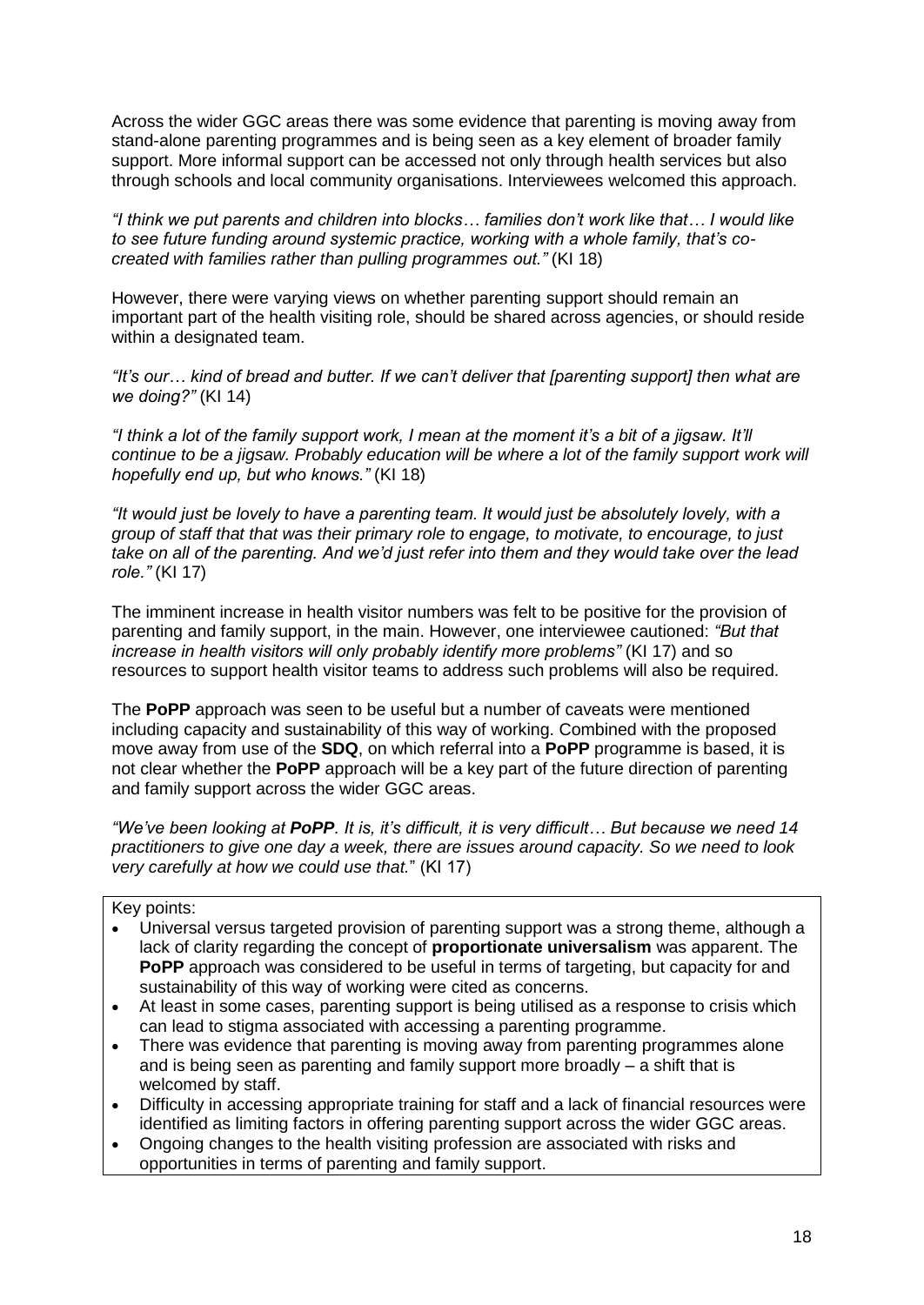## **Discussion**

This second phase of research resonates strongly with the findings from the Phase 1 Glasgow city study<sup>1</sup>. However, it suggests that a greater diversity of programmes, interventions and approaches operate in the wider GGC areas than in Glasgow city. These are utilised and adapted by different agencies and sectors in a flexible way contingent on capacity and organisational practices as well as knowledge and understanding of available local resources/pathways.

Many informants, particularly those from the third sector, expressed a view that evidencebased programmes worked best within a broader context of flexible, practical family support that recognises and responds to a family's economic, social and cultural context. As well as being the most appropriate response to family need, it was felt that this approach was more effective in helping parents/carers reach the stage of being 'ready' to take part in parenting support activities. Working across agencies to deliver broad-based family support that both draws on and contributes to a cohesive community appeared as the most promising model for parenting. Multi-agency partnership approaches were found to operate in a structured way within the wider GGC areas through shared processes and systems.

The GCPH early years' synthesis paper<sup>5</sup> provides strong supporting evidence for this approach, proposing actions to improve child health and wellbeing that include a focus on the health and wellbeing of parents as a crucial dimension of improving outcomes for children. This also highlights the importance of extending parenting support beyond parenting advice to sources of help for difficult life circumstances and to social networks with other parents.

In comparison with Glasgow city, testimonies from the wider GGC areas suggested that delivery models within each area are more integrated and cohesive. The organisation and planning of parenting tended to be embedded in a model that encompassed family support more broadly by including other parenting and related support programmes and drawing upon the skills and capacity across all agencies.

As in the Phase 1 study, fathers' roles in parenting, their potential positive contribution and the sort of support they might need was touched upon in discussion. A recent systematic review recommended more routine inclusion of fathers in parenting interventions and a greater awareness of gender-differentiated and co-parenting issues in the design, delivery and evaluation of parenting programmes<sup>6</sup>.

The benefit of collaborative relationships that supported better communication and the sharing of information and ideas was acknowledged in the Phase 1 study. Findings from Phase 2 found that in some areas agreement on referral criteria and calendars for group delivery sessions were more readily shared across agencies and geographies than in other areas.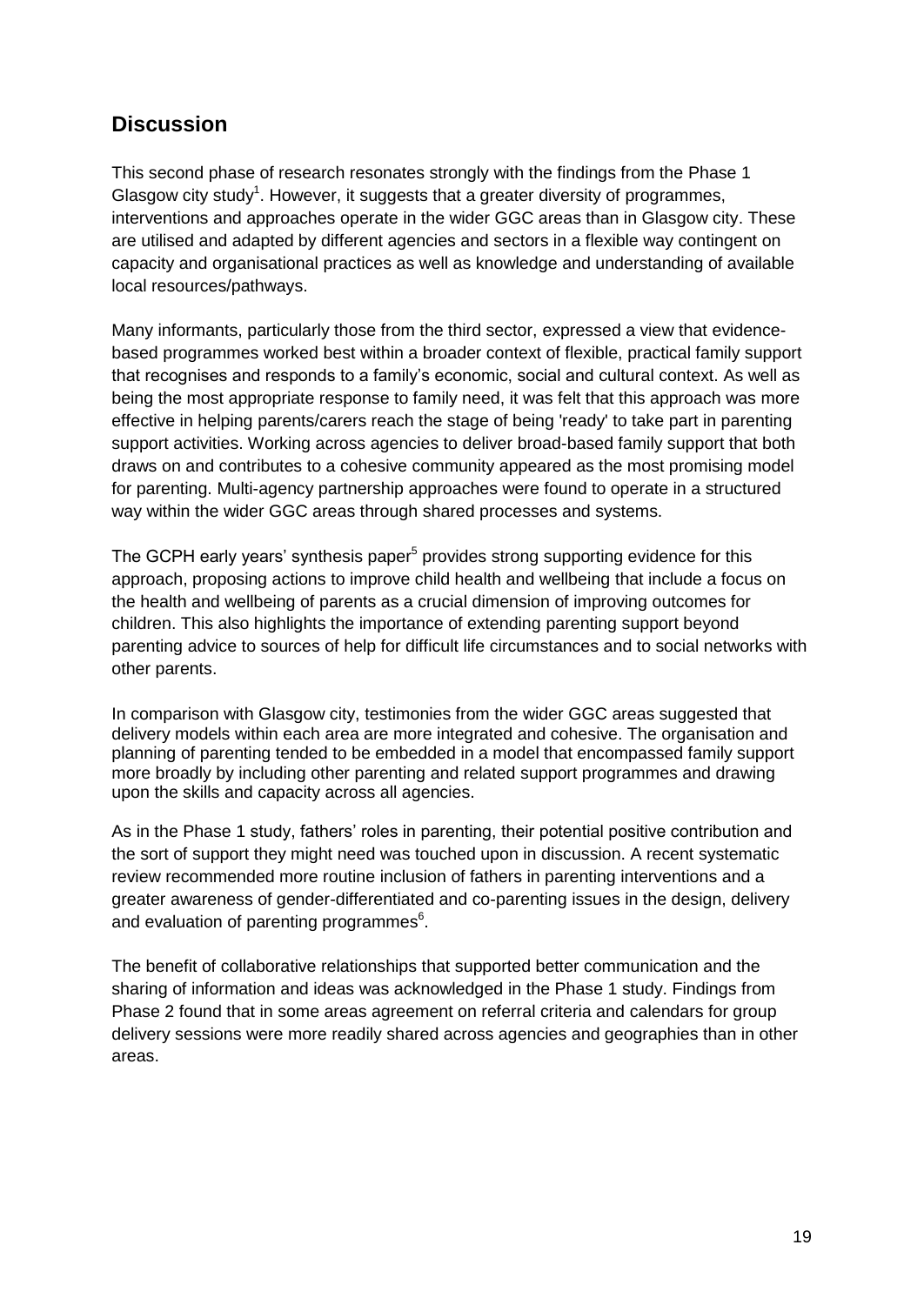There is potential to build on joint working in new and inventive ways. Given the imminent introduction of '**Named Person**' responsibilities for health visitors and education professionals as part of the Children and Young People (Scotland) Act 2014<sup>7</sup>, partnership working and establishment of coherent cross-organisational relationships with a wider range of stakeholders seems helpful and timely.

There is also the potential to build more explicit community development approaches into parenting/family support programmes as described by third sector informants. Recent GCPH evidence highlights the importance of community development in strengthening social networks in a community and for empowering residents by supporting their capacity to influence decisions and take action to make the community they live in better and safer for their children<sup>5</sup>.

In relation to monitoring and evaluation there is a lack of robust quantitative data on the impact of parenting support programmes on parenting behaviour/child behaviour. This is unsurprising given the wide range of programmes in use with very variable approaches to measuring success – and in comparison with Glasgow city, the range of parenting support available across the GGC area is even broader. However, even for those programmes that involved a more structured monitoring/evaluation process there were issues with data quality and completeness. For commissioned parenting support programmes, although commissioners discuss projects with and make personal visits to the organisations they fund, they do not ask for robust monitoring or outcome data. Without the obligation to produce evidence of impact, evaluation of parenting support mainly seems to involve largely unsystematic collection of observations from staff and feedback from participants.

Across all areas there was a lack of clarity about whether parenting support is, or should be, universally provided. Resource issues appear to have driven a shift towards more targeted models, particularly in those areas adopting the **PoPP** Programme, despite the universal ethos of many other parenting programmes.

There was widespread concern about the implications of how to sustain a full complement of trained staff to deliver family support services while funded through a variety of diverse, short-term funding schemes. Some organisations had contingency plans in place but the lack of resources for training and parenting support delivery emerged as a pertinent issue.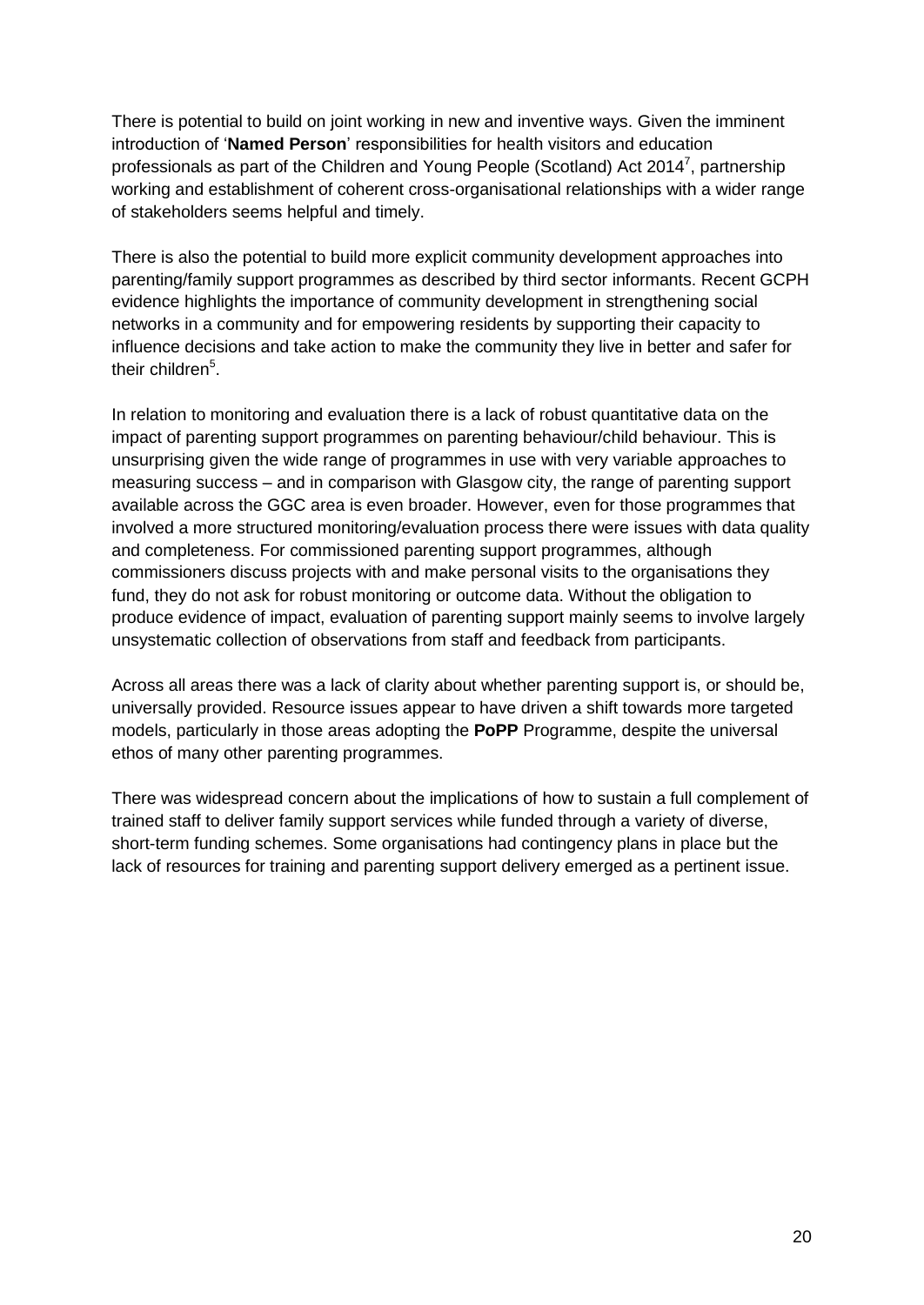#### **Conclusions and recommendations**

As was found in the Glasgow City study, parenting support is firmly embedded in Greater Glasgow and Clyde as an important component of early intervention across the statutory and third sector. In both phases of this study, findings suggest a growing recognition of the importance of family support that is integrated into wider service provision. This can take account of and respond to a family's economic, social and cultural context, and can address the range of issues that families and their children face today.

Drawing on the issues identified in the Phase 1 research and findings from this study, the following six recommendations are proposed.

Services and agencies involved in commissioning or delivering parenting interventions in Greater Glasgow and Clyde should:

- 1. ensure family/parenting support models are integrated, underpinned by the 'Getting it Right for Every Child' principles, that can take account of and respond to a family's economic, social and cultural context
- 2. recognise that no single programme fits all families, and therefore parenting programme options should be broadened to ensure that the programmes and interventions available are appropriate and accessible to families.
- 3. build on and replicate existing good examples of cross-organisational through developing shared referral criteria, joint planning, funding and delivery of parenting programmes allowing for both universal and targeted approaches
- 4. provide greater clarity about what constitutes success, and should share monitoring and evaluation strategies that include a focus on outcomes for families.
- 5. provide appropriate time, training and resources for staff involved in delivering parenting and family support to sustain continuity and impact
- 6. build relationships with families to help them take an active part in support plans rather than being viewed as passive recipients of programmes or services.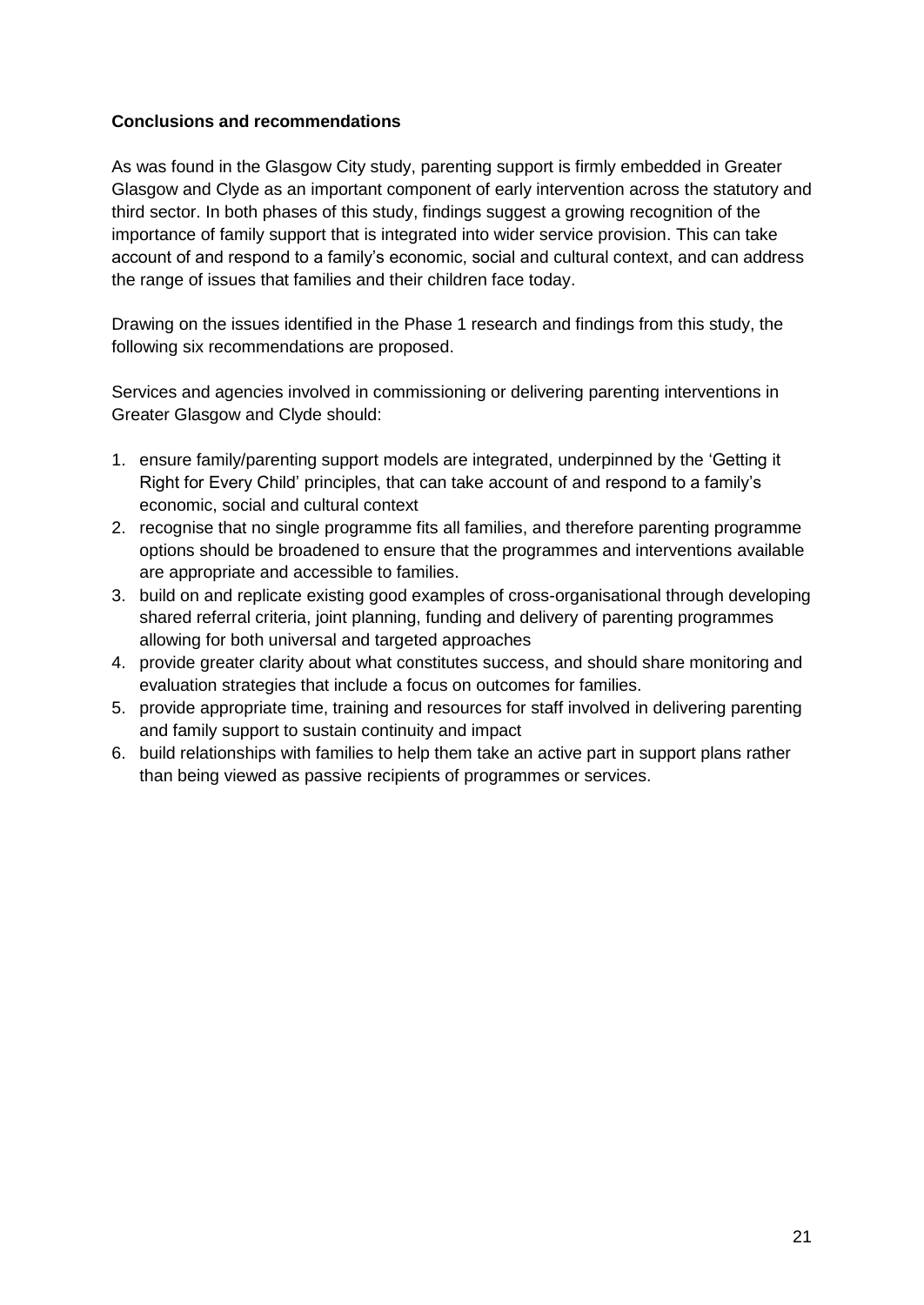# **Glossary**

| <b>CAMHS</b>                                           | Child and Adolescent Mental Health Service - one of the Specialist<br>Children's Services in NHS GGC.                                                                                                                                                                                                                                                                                                                                                                                                                                                                                                                                                                                                                               |
|--------------------------------------------------------|-------------------------------------------------------------------------------------------------------------------------------------------------------------------------------------------------------------------------------------------------------------------------------------------------------------------------------------------------------------------------------------------------------------------------------------------------------------------------------------------------------------------------------------------------------------------------------------------------------------------------------------------------------------------------------------------------------------------------------------|
| <b>Central Parenting Team</b>                          | A small team of staff who co-ordinate the training and recording of<br>outcomes in relation to Triple P programme delivery in Glasgow.                                                                                                                                                                                                                                                                                                                                                                                                                                                                                                                                                                                              |
| <b>Community Planning</b><br>Partnerships (CPP)        | Community Planning is a process which helps public agencies to work<br>together with the community to plan and deliver better services which<br>make a real difference to people's lives. In addition to the core partners<br>(Health Boards, the Enterprise Networks, Police, Fire and Regional<br>Transport Partnerships), all Community Planning Partnerships (CPPs)<br>involve a range of other organisations. These vary across Scotland's 32<br>CPPs but can include Jobcentre Plus, Further and Higher Education<br>institutions, Scottish Natural Heritage, Skills Development Scotland and<br>business representatives. The voluntary sector is represented by the<br>Third Sector Interface.                              |
| <b>Early Bird</b>                                      | A support programme for parents and carers of children under five years<br>with autism. It offers advice and guidance on strategies and approaches<br>for dealing with young autistic children. It aims to support parents in the<br>period between diagnosis and school placement, empowering and<br>helping them facilitate their child's social communication and appropriate<br>behaviour in their natural environment. It also helps parents to establish<br>good practice in handling their child at an early age, so as to pre-empt<br>the development of inappropriate behaviours.                                                                                                                                          |
| <b>EMIS (Electronic medical</b><br>information system) | This system was introduced to health visiting across Glasgow in 2015.<br>Health visitors use EMIS on tablet computers that they use to record all<br>patient information.                                                                                                                                                                                                                                                                                                                                                                                                                                                                                                                                                           |
| <b>Family First</b>                                    | Parenting support programme designed to improve outcomes for<br>children, young people and families. It places an emphasis on early<br>intervention, prevention, and providing support for whole families, rather<br>than individuals. The programme promotes greater multi-agency working<br>to ensure families receive joined-up support when they need it. The<br>intention of the programme is to provide early support for families with the<br>aim of preventing problems escalating.                                                                                                                                                                                                                                         |
| <b>First Steps</b>                                     | A quality, targeted, intensive, flexible service which offers support to<br>midwifery and public health staff and the families they work with. It offers<br>support in addition to existing services and provides continuity between<br>the antenatal and post-natal period until the baby is age three. The<br>amount of contact time depends on the needs of the family. Examples of<br>activities carried out within the home include cookery, play, establishing<br>routines and home safety, etc. Examples of activities outside the home<br>include walking, shopping, swimming, supporting clients to attend other<br>services/groups, for example, Bookbug sessions in local libraries, toddler<br>groups and baby massage. |
| Five to Thrive                                         | A set of resources built around the promotion of five key activities:<br>respond, cuddle, relax, play and talk. Printed guides, posters and<br>banners help parents and practitioners gain an appropriate awareness of<br>the science of brain development while ensuring that the focus remains<br>practical rather than academic. They support creative, individualised work<br>with families as well as offering a range of suggestions to meet the needs<br>of children at different ages.                                                                                                                                                                                                                                      |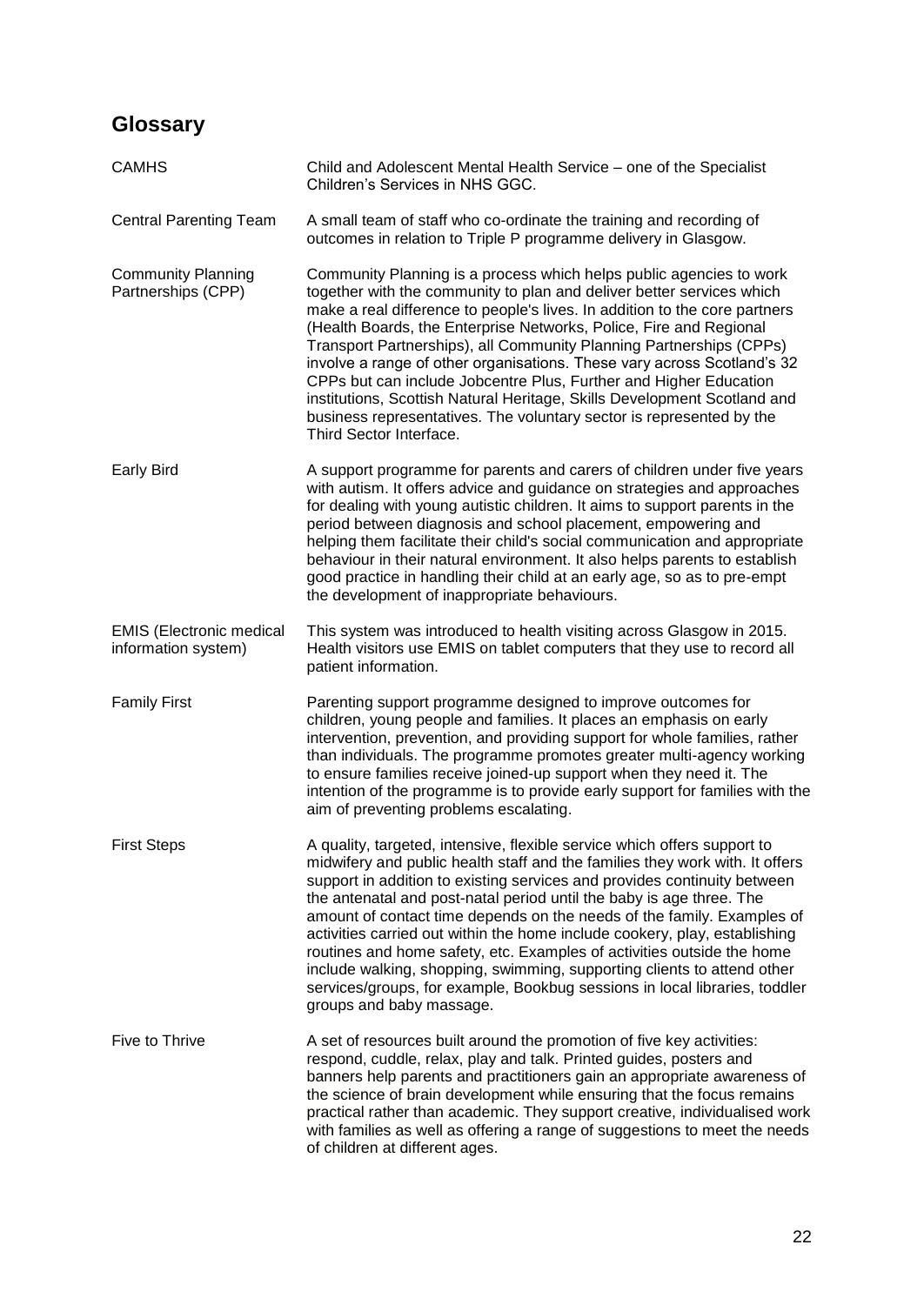| Geeza Break                                               | A voluntary organisation providing family support and flexible respite<br>services to parents with children aged 0-16 years (up to 18 years for<br>children with disabilities), predominantly within the North East Area in<br>Glasgow.                                                                                                                                                                                                                                                                                                                                                                                                                                                                                                                                                                                    |
|-----------------------------------------------------------|----------------------------------------------------------------------------------------------------------------------------------------------------------------------------------------------------------------------------------------------------------------------------------------------------------------------------------------------------------------------------------------------------------------------------------------------------------------------------------------------------------------------------------------------------------------------------------------------------------------------------------------------------------------------------------------------------------------------------------------------------------------------------------------------------------------------------|
| <b>GIRFEC (Getting it Right</b><br>for Every Child)       | The national approach in Scotland to improving outcomes and supporting<br>the wellbeing of children and young people by offering the right help at<br>the right time from the right people. It supports them and their parent(s) to<br>work in partnership with the services that can help them. It provides the<br>guiding principles for all health and social services.                                                                                                                                                                                                                                                                                                                                                                                                                                                 |
| <b>Graded Care Assessment</b>                             | Contributes to the Graded Care Profile which is designed to be used with<br>families where someone is concerned about the care of a child.                                                                                                                                                                                                                                                                                                                                                                                                                                                                                                                                                                                                                                                                                 |
| Incredible Years                                          | A series of interlocking evidence-based programmes for parents, children<br>and teachers. It is aimed at preventing and treating young children's<br>behaviour problems and promoting social, emotional and academic<br>competence. In NHSGGC it is often used with families whose children<br>are making the transition into primary school. It is sometimes referred to<br>as 'Webster-Stratton' after its founder.                                                                                                                                                                                                                                                                                                                                                                                                      |
| Joint Support Team /<br>Early Years Joint Support<br>Team | Joint Support Teams (JST) are formalised structures headed by statutory<br>organisations operating as a mechanism to assess need and agree<br>appropriate pathways, including into parenting, on an individual case<br>basis. They meet regularly to discuss progress, share information and<br>plan any additional support that a child/young person may require. They<br>bring together representatives from key local agencies (e.g. education,<br>social work, health, third sector, housing, addictions, and appropriate<br>others) who can usefully contribute to discussion around the needs of<br>families who have been identified as 'just coping'. The JST should agree<br>an integrated care package of support services based on family need that<br>will help the family to move towards coping effectively. |
| Kindship carer(s)                                         | Kinship care is an arrangement where a child who cannot be cared for by<br>their parent(s) goes to live with a relative or a family friend $-$ the kinship<br>carer.                                                                                                                                                                                                                                                                                                                                                                                                                                                                                                                                                                                                                                                       |
| Life Link                                                 | A third sector organisation delivering stress, mental and emotional<br>management services for young people and adults. It seeks to reduce<br>people's needs for illness services through early intervention and<br>supporting individuals to make positive changes in their lives which will<br>have a constructive, long-lasting impact.                                                                                                                                                                                                                                                                                                                                                                                                                                                                                 |
| Locality Planning                                         | Through the Community Empowerment (Scotland) Act 2015, the<br>statutory responsibilities of Community Planning Partnerships (CPPs)<br>have been expanded and consolidated. This latest set of changes<br>introduces a new socioeconomic inequalities duty for CPPs in which they<br>must agree to reduce inequalities of outcome. The creation of Locality<br>Plans relates to this duty. Spatially, these Plans are intended for localities<br>that 'experience significantly poorer outcomes which result from<br>socioeconomic disadvantage' in comparison with other localities in the<br>Local Authority area and to the rest of Scotland. Localities have been<br>broadly defined legally as smaller areas within a Local Authority CPP<br>area.                                                                     |
| <b>Mellow Parenting</b>                                   | A Scottish organisation who research, develop and implement<br>evidenced-based parenting programmes including: Mellow Bumps for<br>Mums and Dads-to-be, Mellow Mums, Mellow Dads, Mellow Futures, a<br>perinatal programme for parents with learning difficulties and Mellow<br>Ready, a preconception programme for young people.                                                                                                                                                                                                                                                                                                                                                                                                                                                                                         |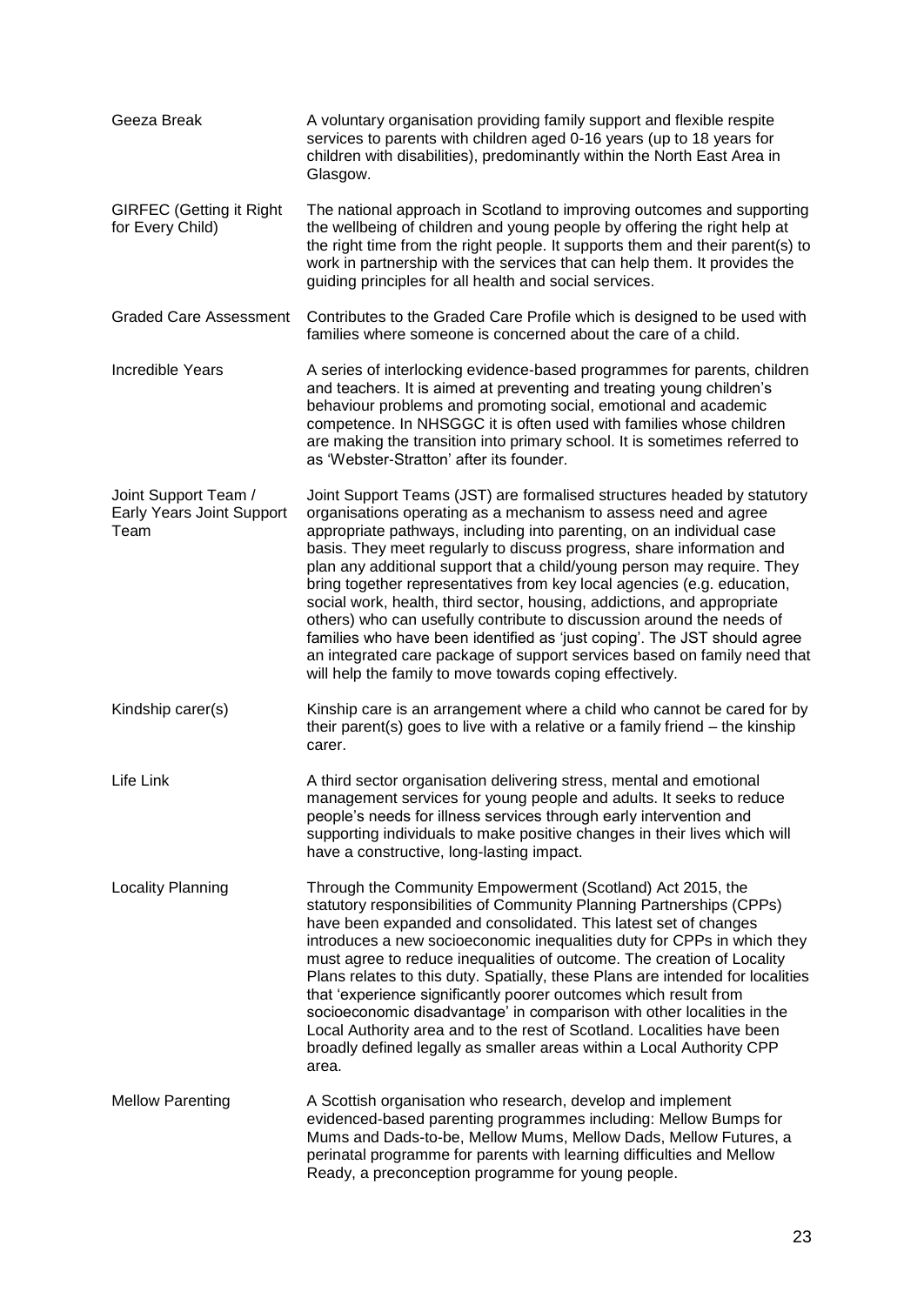individuals and communities to mend the widening gap between cultures, races, generations and people of different wealth for current and future generations. Named Person Nurture services Psychology of Parenting Project (PoPP) Scottish legislation to provide children and young people from birth to 18 (or beyond if still in school) and their parents access to a Named Person to help them get the support they need. A Named Person will normally be the health visitor for a pre-school child and a promoted teacher – such as a head teacher, or guidance teacher or other promoted member of staff – for a school-age child. At time of writing the Named Person is delayed subject to legal challenge. Scottish Government anticipate that it will be operational by August 2017. Nurture groups are founded on evidence-based practices and offer a short-term, inclusive, focused intervention for longer term benefit. Nurture groups are classes of between six and 12 children or young people in early years, primary or secondary settings supported by the whole staff group and parents. Each group is run by two members of staff. Children attend nurture groups but remain an active part of their main class group, spend appropriate times within the nurture group according to their need and typically return full time to their own class within two to four terms. Nurture groups assess learning and social and emotional needs and give whatever help is needed to remove the barriers to learning. The PoPP programme was conceived as a preventive strategy to address behavioural problems in young children through the implementation of high quality, evidence-based parenting initiatives. It supports services to families of children aged under six years and is structured around specific eligibility criteria in relation to Strengths and Difficulties Questionnaire (SDQ) scores. PoPP is funded through the Mental Health Division of Scottish Government and hosted within NHS Education for Scotland. Fidelity to the PoPP programme is required and outcomes are measureable using the SDQ. Funding for training is attached to the programme. Proportionate universalism Seasons For Growth Provision of universal care and support but with a scale and intensity proportionate to the level of need. Sometimes called 'progressive universalism'. *"Focusing solely on the most disadvantaged will not reduce health inequalities sufficiently. To reduce the steepness of the social gradient in health, actions must be universal, but with a scale and intensity that is proportionate to the level of disadvantage. We call this proportionate universalism."* <sup>8</sup> A programme for children, young people or adults who have experienced significant change or loss. It is based on the belief that change, loss and grief are a normal and valuable part of life. The core intentions of the programme are the development of resilience and emotional literacy to promote social and emotional wellbeing. The programme is educational in nature and does not provide therapy. Peer support is a key element of the programme, and confidentiality is strongly emphasised. SHANARRI The acronym SHANARRI is formed from the eight indicators of wellbeing: Safe; Healthy; Achieving; Nurtured; Active; Respected; Responsible; and Included. They are used to record observations, events and concerns and as an aid to creating an individual plan for a child.

Mend The Gap Mend The Gap is a UK registered charity. Its mission is to help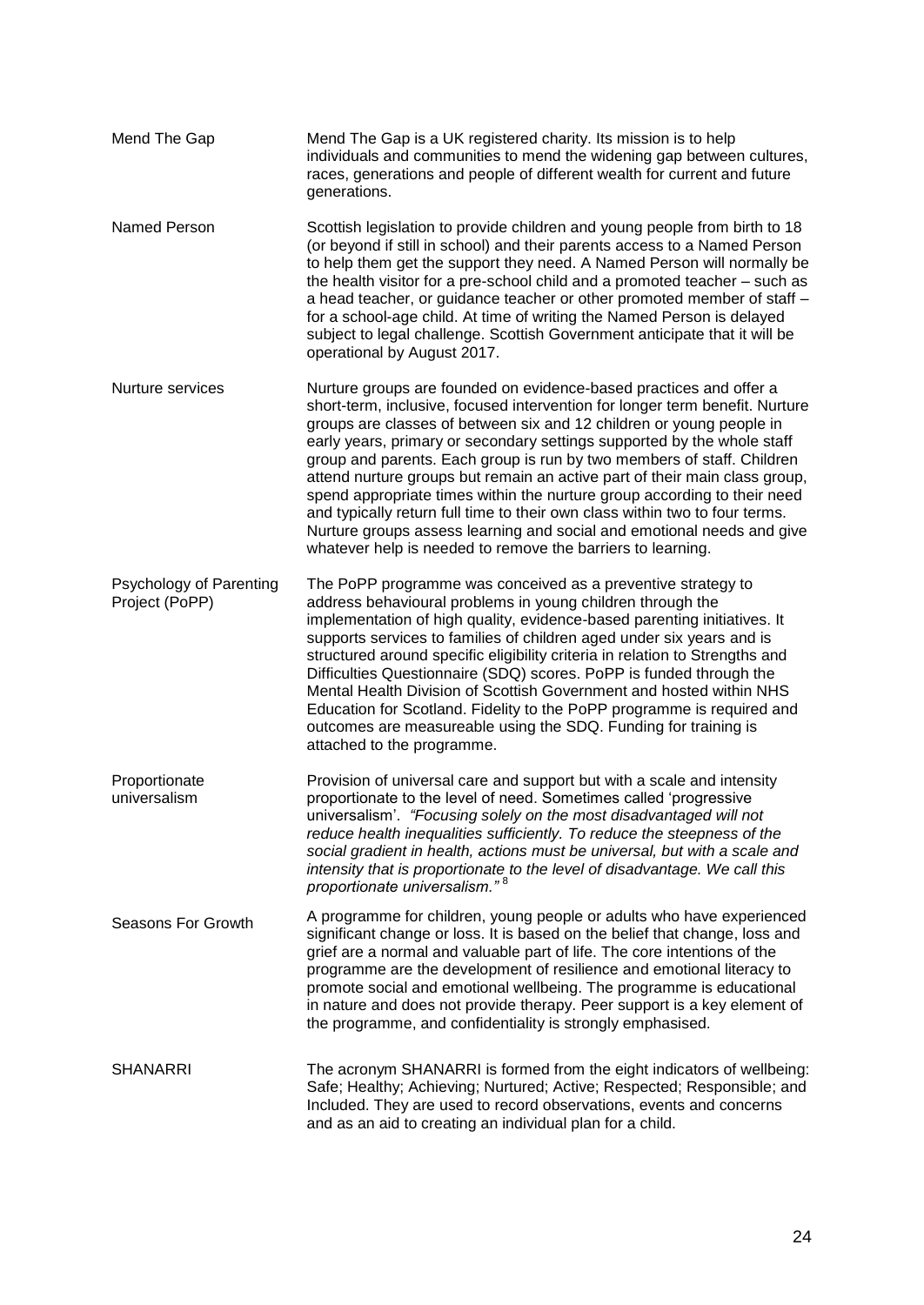| Scottish Index of Multiple<br>Deprivation (SIMD)         | A ranking system that identifies small area concentrations of multiple<br>deprivation across all of Scotland in a consistent way. It allows effective<br>targeting of policies and funding where the aim is to wholly or partly<br>tackle or take account of area concentrations of multiple deprivation.                                                                        |
|----------------------------------------------------------|----------------------------------------------------------------------------------------------------------------------------------------------------------------------------------------------------------------------------------------------------------------------------------------------------------------------------------------------------------------------------------|
| Single Outcome<br>Agreements                             | A Single Outcome Agreement (SOA) is an agreement between a<br>Community Planning Partnership (CPP) and Scottish Government which<br>sets the priority outcomes for each area, and how the CPP will work<br>towards achieving them.                                                                                                                                               |
| Solihull Approach                                        | The Solihull Approach provides professionals with a framework for<br>thinking about children's behaviour to develop practice that can support<br>effective and consistent approaches across agencies. All NHSGGC<br>health visiting team staff are trained in Solihull Approach to help them<br>with their work with individual families.                                        |
| <b>Strengths and Difficulties</b><br>Questionnaire (SDQ) | The Strengths and Difficulties Questionnaire (SDQ) is a brief behavioural<br>screening questionnaire about 3-16 year olds. In NHSGGC it is used for<br>all children at their 27 to 30 month universal assessment.                                                                                                                                                                |
| <b>Systemic Family Therapy</b>                           | Family therapy, also referred to as systemic therapy, is an approach that<br>works with families and those who are in close relationships, to foster<br>change. These changes are viewed in terms of the systems of interaction<br>between each person in the family or relationship.                                                                                            |
| <b>Triple P</b>                                          | An evidence-based parenting programme offering one-to-one, group and<br>a universal service. Most NHSGGC health visiting staff and many social<br>work and education colleagues are trained to deliver Triple P. It is widely<br>used across NHSGGC.                                                                                                                             |
| VIG (Video Interactive<br>Guidance)                      | An intervention that aims to improve effective communication. In the<br>context of this report it refers to the use of video recordings of<br>interactions between parent and child. It involves reflection and feedback,<br>drawing attention to elements that are successful to support parents to<br>make changes that will enhance sensitivity to their child <sup>9</sup> . |
| VERP (Video Enhanced<br><b>Reflective Practice)</b>      | An approach to professional development that enhances attuned<br>interactions through a specific way of using video reflection. It is based<br>on the same method, principles and values as VIG.                                                                                                                                                                                 |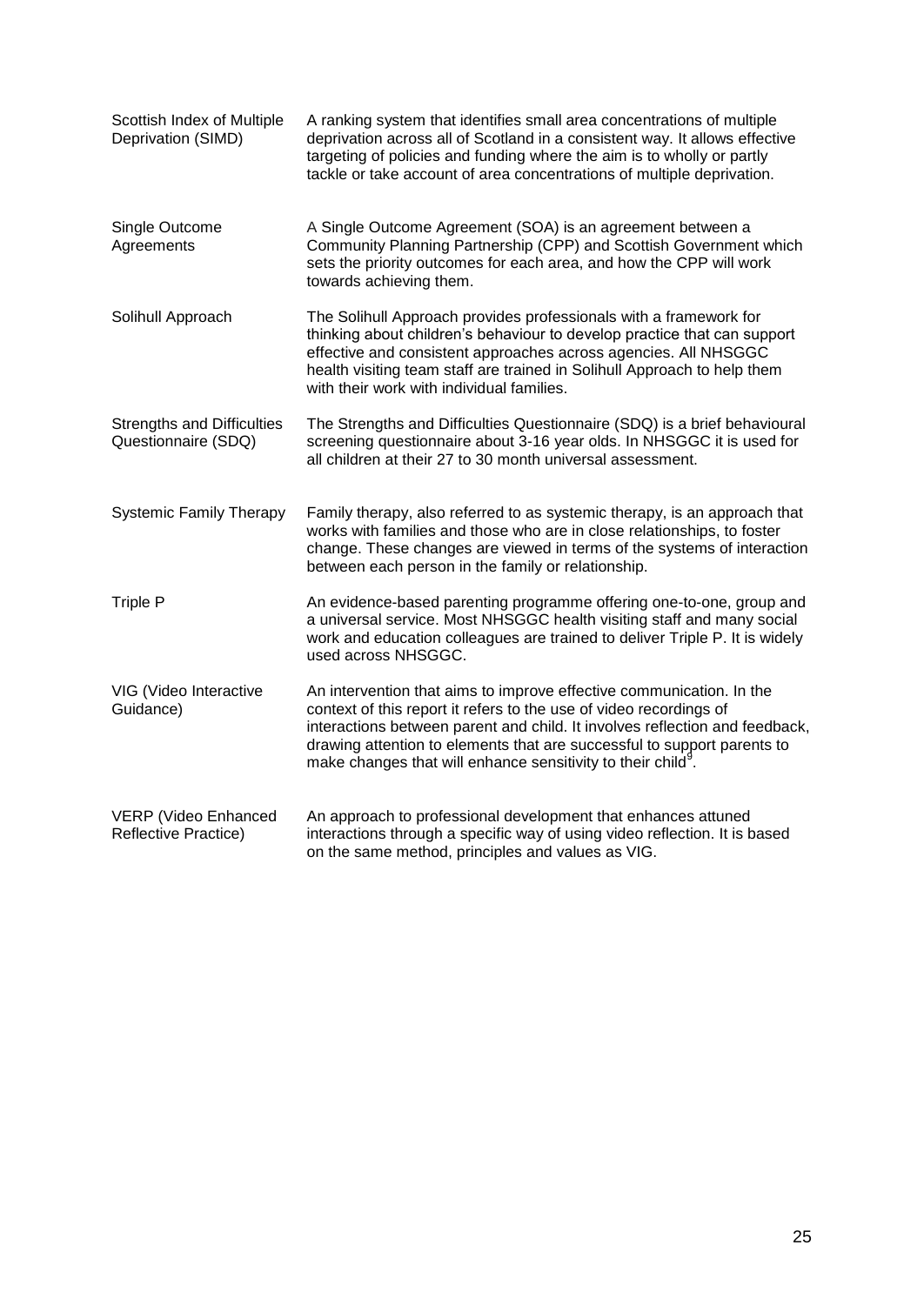#### **References**

- 1. Crawford F, Dougall R, McNeice V, Harris R. *Parenting support: exploring the current landscape in Glasgow*. Glasgow: GCPH; 2016.
- 2. Glasgow Centre for Population Health. *Glasgow's Healthier Future Forum 17: Thinking Ahead in the Early Years*.<http://www.gcph.co.uk/events/159> (accessed 20 October 2016)
- 3. Scottish Government. *Growing up in Scotland: Parenting and Children's Health.* Edinburgh: Scottish Government; 2011.
- 4. NHS Greater Glasgow and Clyde and Glasgow City Council. *Parenting Support Framework, 2009*. [http://library.nhsggc.org.uk/mediaAssets/CYPSS/Final%20PSF%2024%20June%202009](http://library.nhsggc.org.uk/mediaAssets/CYPSS/Final%20PSF%2024%20June%202009.pdf) [.pdf](http://library.nhsggc.org.uk/mediaAssets/CYPSS/Final%20PSF%2024%20June%202009.pdf) (accessed 19 August 2016)
- 5. Dodds S. *Health and early years, children and young people: a GCPH synthesis*. Glasgow: GCPH; 2016. Available at: [http://www.gcph.co.uk/publications/658\\_health\\_and\\_early\\_years\\_children\\_and\\_young\\_p](http://www.gcph.co.uk/publications/658_health_and_early_years_children_and_young_people_a_gcph_synthesis) [eople\\_a\\_gcph\\_synthesis](http://www.gcph.co.uk/publications/658_health_and_early_years_children_and_young_people_a_gcph_synthesis) (accessed July 2017)
- 6. Panter-Brick C, Burgess A, Eggerman M, McAllister F, Pruett K, Leckman JF. Practitioner review: engaging father – recommendations for a game change in parenting interventions based on a systematic review of the global evidence. *Journal of Child Psychology and Psychiatry* 2014;**55**(11):1187-1212.
- 7. Scottish Government. *What is a Named Person?* <http://www.gov.scot/Topics/People/Young-People/gettingitright/named-person> (accessed 5 August 2016)
- 8. Marmot M. *Fair Societies, Healthy Lives: The Marmot Review*. London: The Marmot Review; 2010.
- 9. Kennedy H, Landor M, Todd L. Video Interactive Guidance as a method to promote secure attachment*. Educational and Child Psychology* 2011;**27**(3):59-72.
- 10. Maternal and Early Years for early years workers. *Getting Right for Every Child principles and values.* [http://www.maternal-and-early-years.org.uk/getting-it-right-for-every-child](http://www.maternal-and-early-years.org.uk/getting-it-right-for-every-child-principles-and-values)[principles-and-values](http://www.maternal-and-early-years.org.uk/getting-it-right-for-every-child-principles-and-values) (accessed 25 August 2016)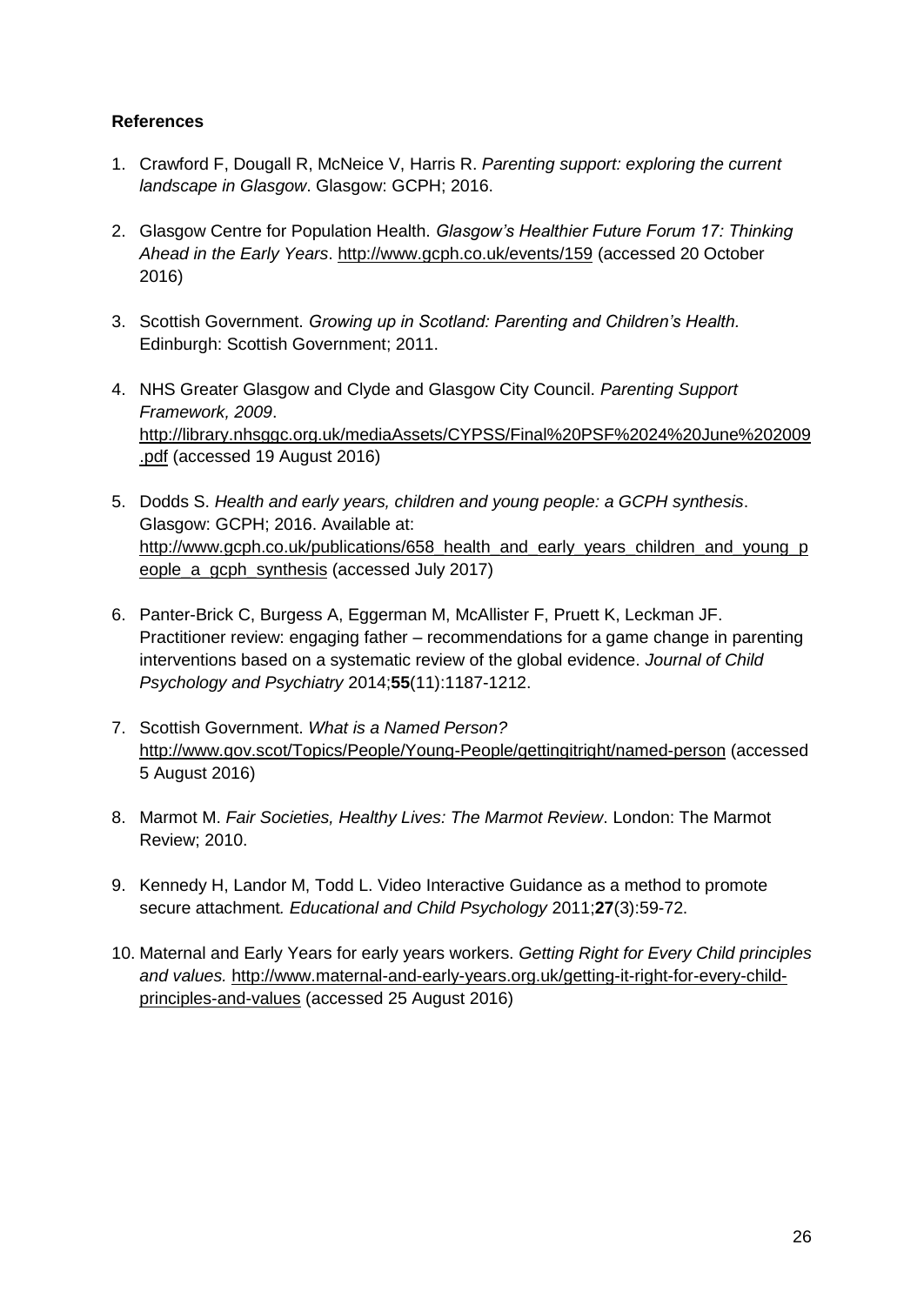#### **Appendix 1: Principles and values of 'Getting it Right for Every Child'** <sup>10</sup>

**Promoting the wellbeing of individual children and young people:** this is based on understanding how children and young people develop in their families and communities and addressing their needs at the earliest possible time.

**Keeping children and young people safe:** emotional and physical safety is fundamental and is wider than child protection.

**Putting the child at the centre:** children and young people should have their views listened to and they should be involved in decisions that affect them.

**Taking a whole child approach:** recognising that what is going on in one part of a child or young person's life can affect many other areas of their life.

**Building on strengths and promoting resilience:** using a child or young person's existing networks and support where possible.

**Promoting opportunities and valuing diversity:** children and young people should feel valued in all circumstances and practitioners should create opportunities to celebrate diversity.

**Providing additional help that is appropriate, proportionate and timely:** providing help as early as possible and considering short and long-term needs.

**Supporting informed choice:** supporting children, young people and families in understanding what help is possible and what their choices may be.

**Working in partnership with families:** supporting, wherever possible, those who know the child or young person well, know what they need, what works well for them and what may not be helpful.

**Respecting confidentiality and sharing information:** seeking agreement to share information that is relevant and proportionate while safeguarding children and young people's right to confidentiality.

**Promoting the same values across all working relationships:** recognising respect, patience, honesty, reliability, resilience and integrity are qualities valued by children, young people, their families and colleagues.

**Making the most of bringing together each worker's expertise:** respecting the contribution of others and co-operating with them, recognising that sharing responsibility does not mean acting beyond a worker's competence or responsibilities.

**Co-ordinating help:** recognising that children, young people and their families need practitioners to work together, when appropriate, to provide the best possible help.